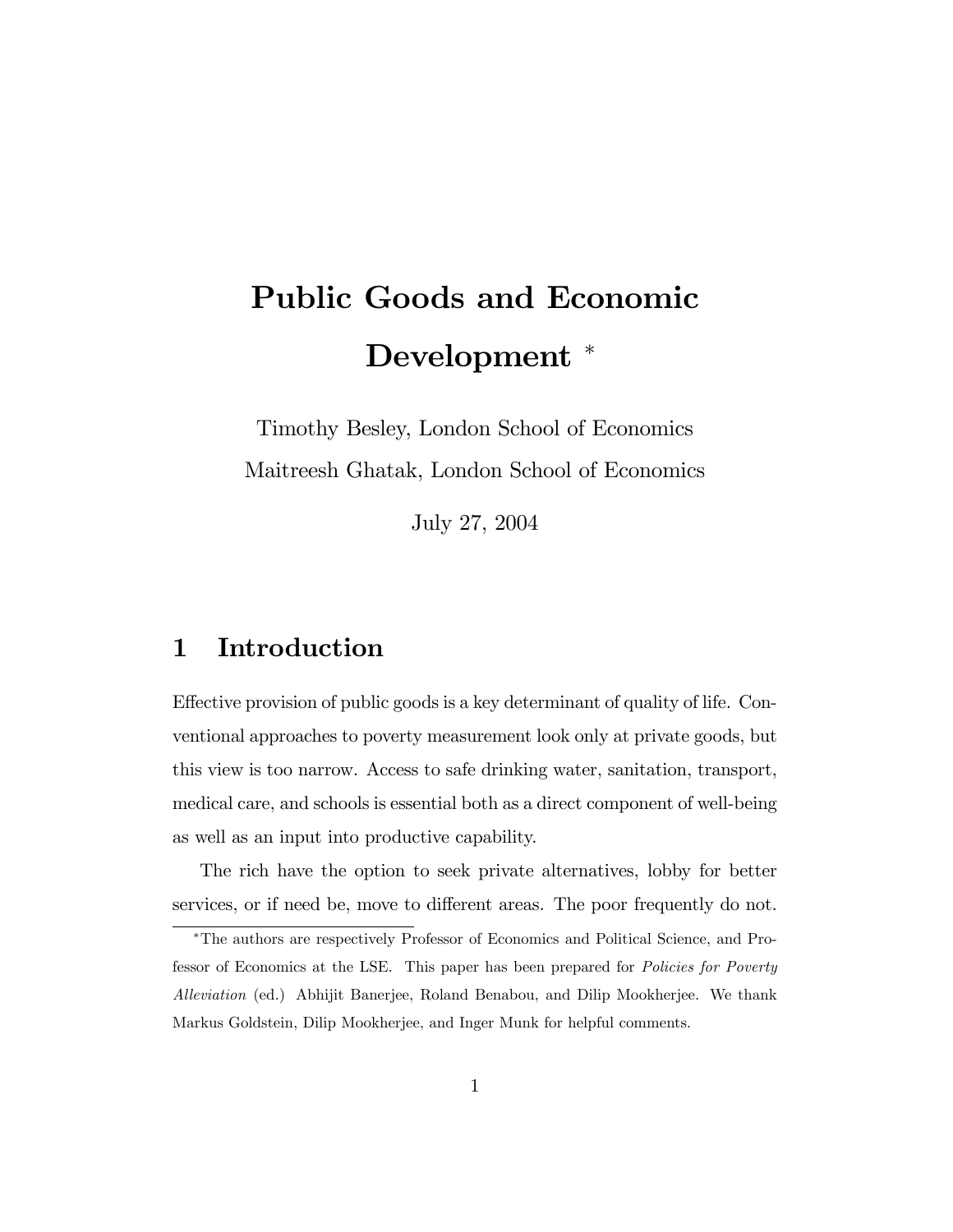This accentuates deprivation that is measured on a more conventional private consumption basis. Households that appear to enjoy very similar levels of private consumption may in reality enjoy have very different standards of living once public goods are taken into account. Mechanisms for effective delivery of public goods and services are therefore central to any credible poverty reduction strategy. This is increasingly recognized by development policymakers. For example, the UNís Human Development Index published since 1990 is an attempt to take a broader perspective by including indicators like life expectancy and literacy. The World Bank's World Development Report of 2004 was devoted to the topic of improving public service delivery to the poor.

There are two broad categories of public goods that are needed to strengthen the position of the poor in developing countries:

- Market supporting public goods  $-$  those state interventions that make it feasible for the poor to participate in markets and hence benefit from gains from trade.
- Market augmenting public goods  $\overline{\phantom{a}}$  which deal with cases where even a well-functioning market will not provide the correct level of the public good.

In both cases, it is well known that uncoordinated private actions will lead to under-provision of public goods. The main issue is what institutional arrangements have a comparative advantage in dealing with this underprovision.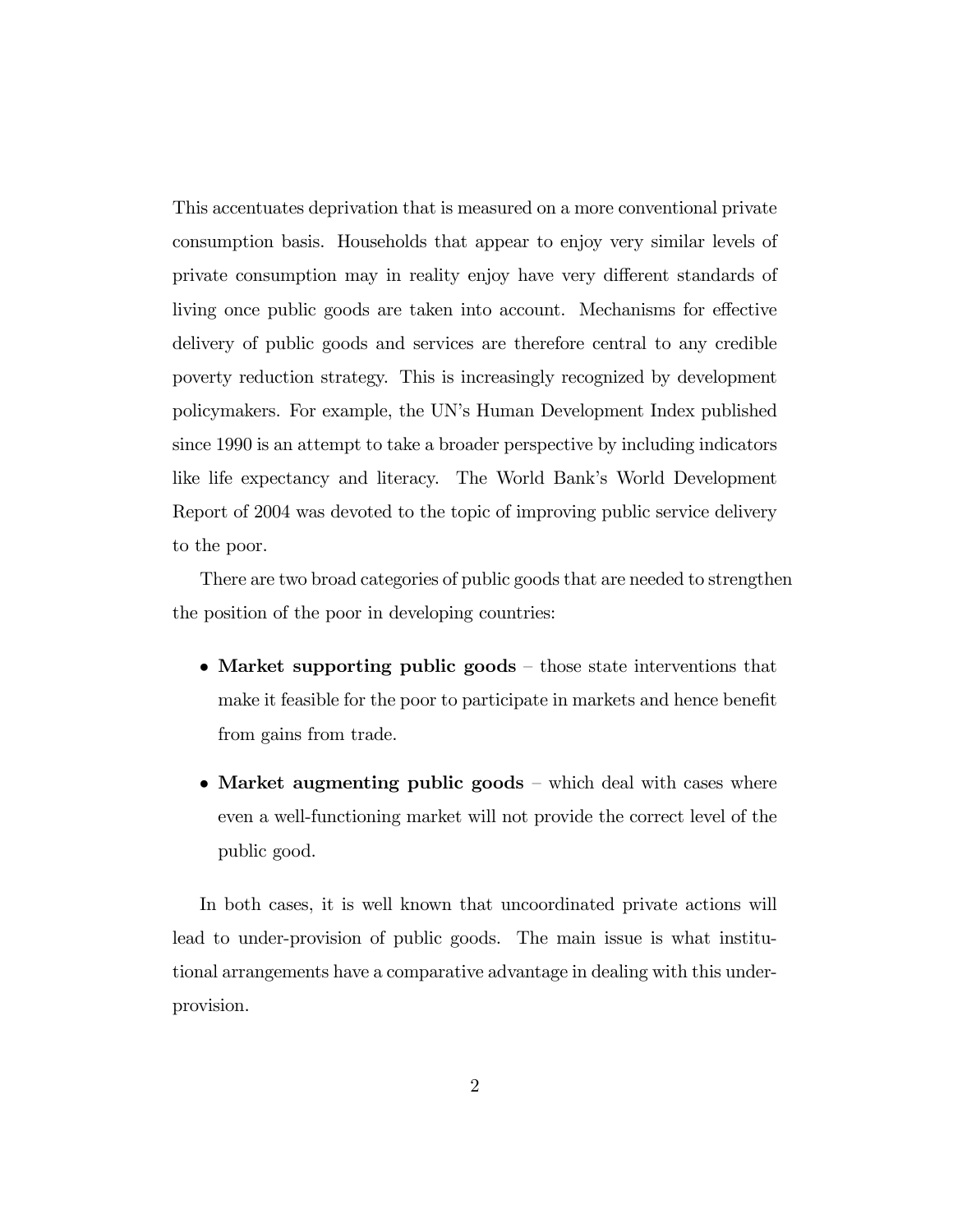The traditional view in economics was to equate public goods to government provision. The state was viewed as an actor that stands above the market and is able to correct failures without introducing any new distortions. Also, in this view, non-state non-market institutions such as voluntary and community organizations were either entirely ignored or were thought to be transitional phenomena in the development process whose functions would eventually be displaced by state or market activity.

We will argue that this view is now defunct. When it comes to public goods provision, traditional boundaries between the state and the private sector do not provide a very useful analytical basis. It is now widely appreciated that government failure may be as important as market failure, and the mere existence of the latter does not necessarily justify government intervention. To the extent government intervention is called for, this does not automatically mean direct involvement of the state in economic activity and could entail an indirect involvement through partnership with the private sector, and the "third sector" consisting of voluntary and community organizations.

Despite the overwhelming evidence that a large fraction of government expenditure in developing countries on the provision of public goods do not reach the beneficiaries, public policy debates often continue to revolve around "how much", i.e., how much money is spent by the government on some particular public good.<sup>1</sup> Clearly, the question to ask is "how", i.e., designing

<sup>1</sup>For example, for some government schemes targeted for the rural poor in India the "leakage" of funds is as high as 70% (Farrington and Saxena, 2004). Also, doctors, and nurses in government medical centres and teachers in public schools do not regularly show up to work. Banerjee, Deaton and Duáo (2004) report that on average 36-45% of medical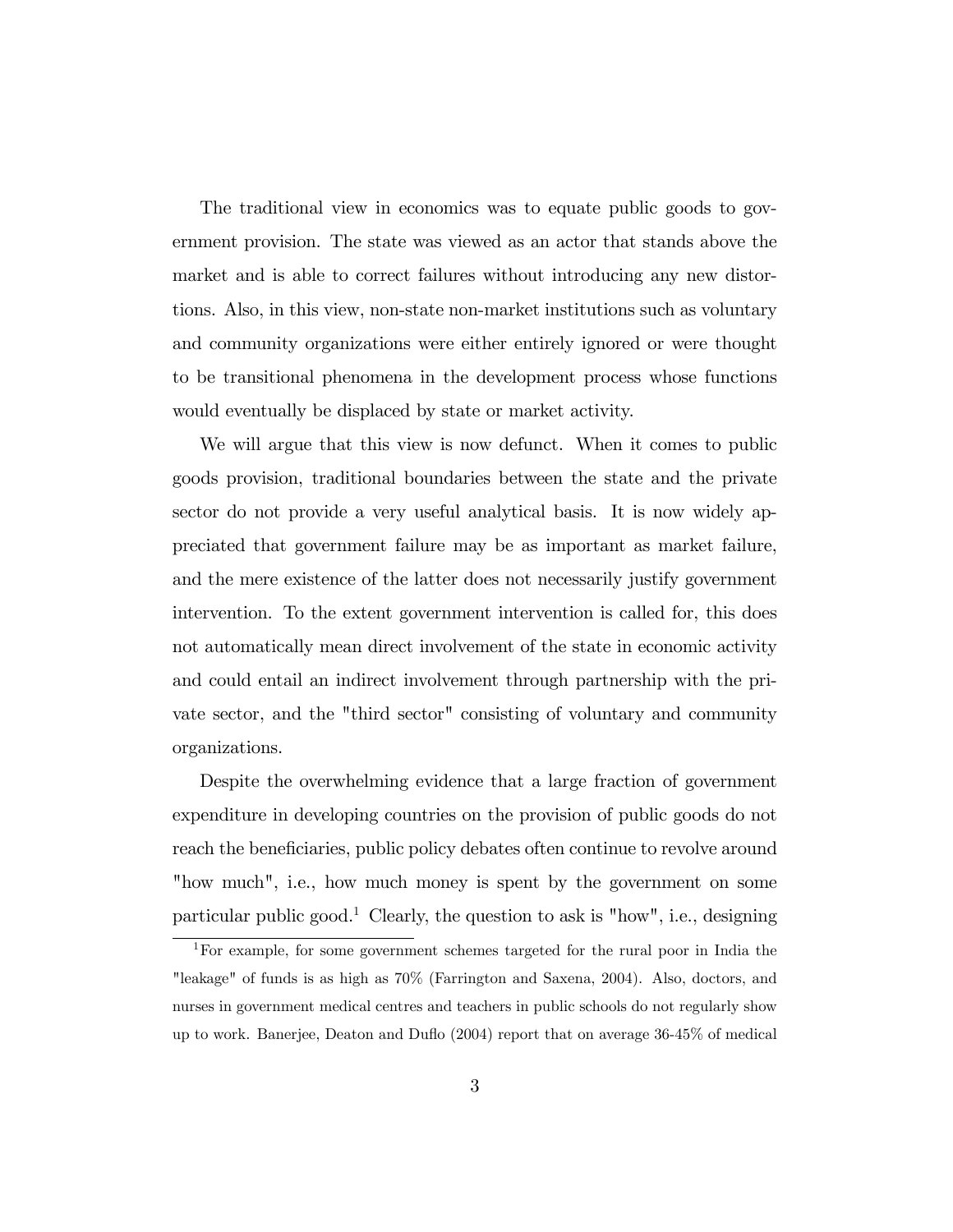effective mechanisms for the delivery of public goods. This is the main theme of this chapter. It is organized as follows. In the next section, we discuss different kinds of public goods that are vital to the poor and the evidence we have on their value. In section 3, we discuss spontaneous or voluntary private provision of public goods by the beneficiaries. In section 4 we discuss formal provision of public goods where the government or some other organization is in charge of providing the public good, with special emphasis on institution design issues. Section 4 concludes.

# 2 Types of Public Goods

#### 2.1 Market Supporting Public Goods

The key market supporting public good is provision of law and order. The Weberian view of the state puts the monopoly of force as the sine qua non of state structures. This can be justified on public good grounds  $\sim$  competitive provision in the presence of externalities implies sub-optimal private provision. Indeed, where we see private provision, it is frequently through social networks for enforcing contracts. However, this leads to restriction of potential trade to only those within the network. From the point of view of the economy as a whole, this is sub-optimal. It would better to permit trade personnel are absent in the health care centres they studied rural Rajasthan. Since some of these centres are staffed by only one nurse, this high absenteeism means that these facilities are often closed which drives the poor to unregulated and mostly unqualified private providers. Kremer et al (2004) report an average absenteeism rate of 25% of teachers in government primary schools in India.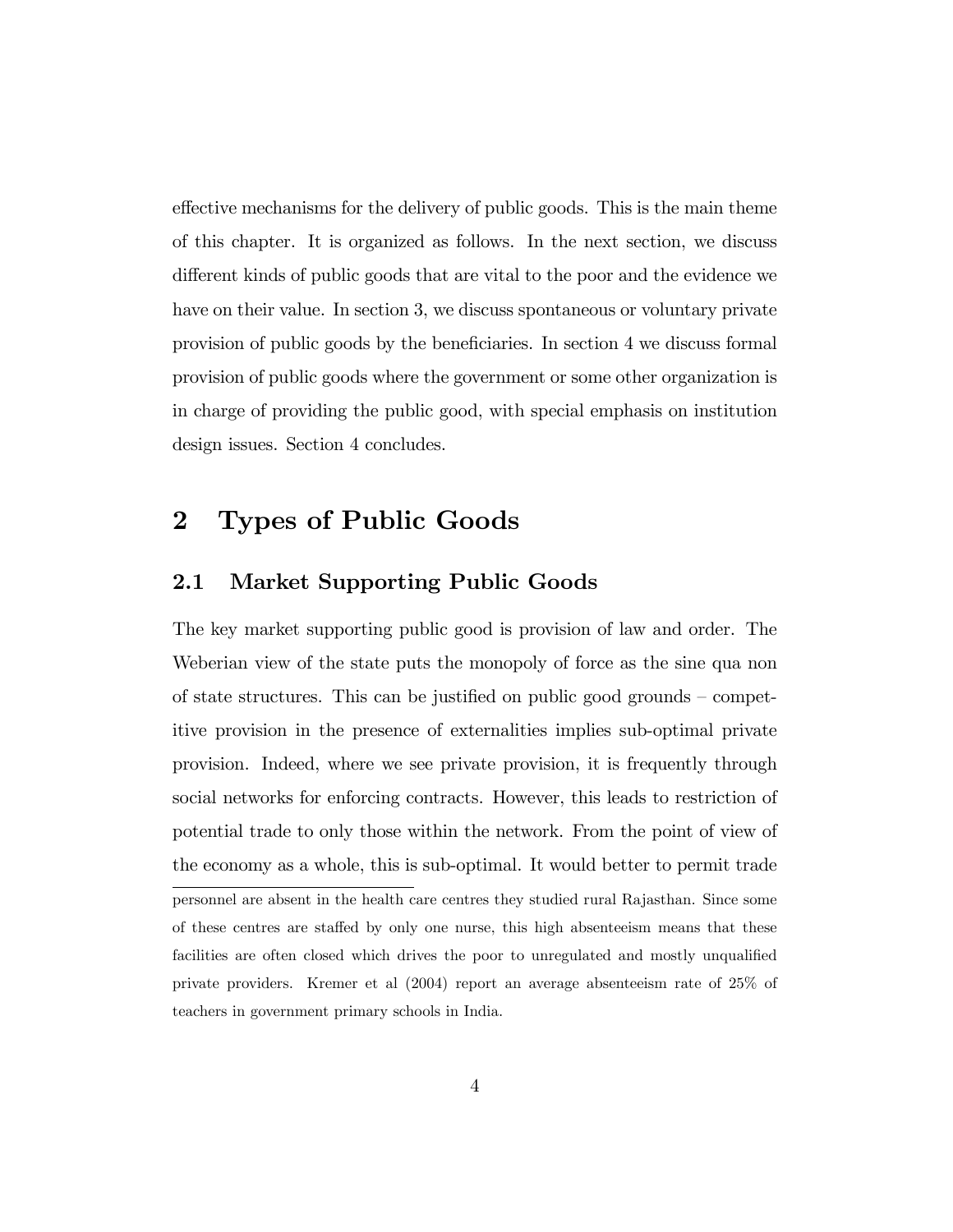with those outside the network.

Inadequate law and order is one of the principal symptoms of state failure throughout the developing world  $-$  the state is too weak in some dimensions and overbearing in others. It is too weak in failing to stand up to strong vested interests while failing to guarantee legal remedies to those with legitimate claims. It is overbearing when it exercises arbitrary authority and overrides judicial independence.

While "law and order" is often seen as a preoccupation only of businessmen and conservative politicians, the poor have much to gain from an efficient and transparent legal system, whether it is in he form of the ability to get a loan without huge collateral requirements, protection from unlawful eviction or seeking recourse from exploitative behavior of unscrupulous moneylenders and employers.<sup>2</sup> The judicial system in developing countries often suffer from a shortage of resources which results in slow and/or ineffective resolution of disputes.<sup>3</sup> On top of this, since access to the legal system is often governed by an individual's wealth or influence, the poor suffer disproportionately from failures of the legal system. There is strong evidence that improving property rights can enhance the possibilities for the poor to participate in markets. For example, Field (2003) examines a land titling

<sup>2</sup>Hernando De Soto (2000) has argued that the poor accumulate huge assets in their shanty homes and small businesses, but because they have no legal protections, they cannot access credit, nor can they safely invest. If the owner tries to obtain a title he will spend years doing it. Worse, he will risk having the property condemned and torn down.

<sup>3</sup>Djankov et al (2003) present evidence on the time it takes to collect a bounced check in various countries. For example, in the US it takes 54 days, in the UK 101 days, and in Pakistan, a year.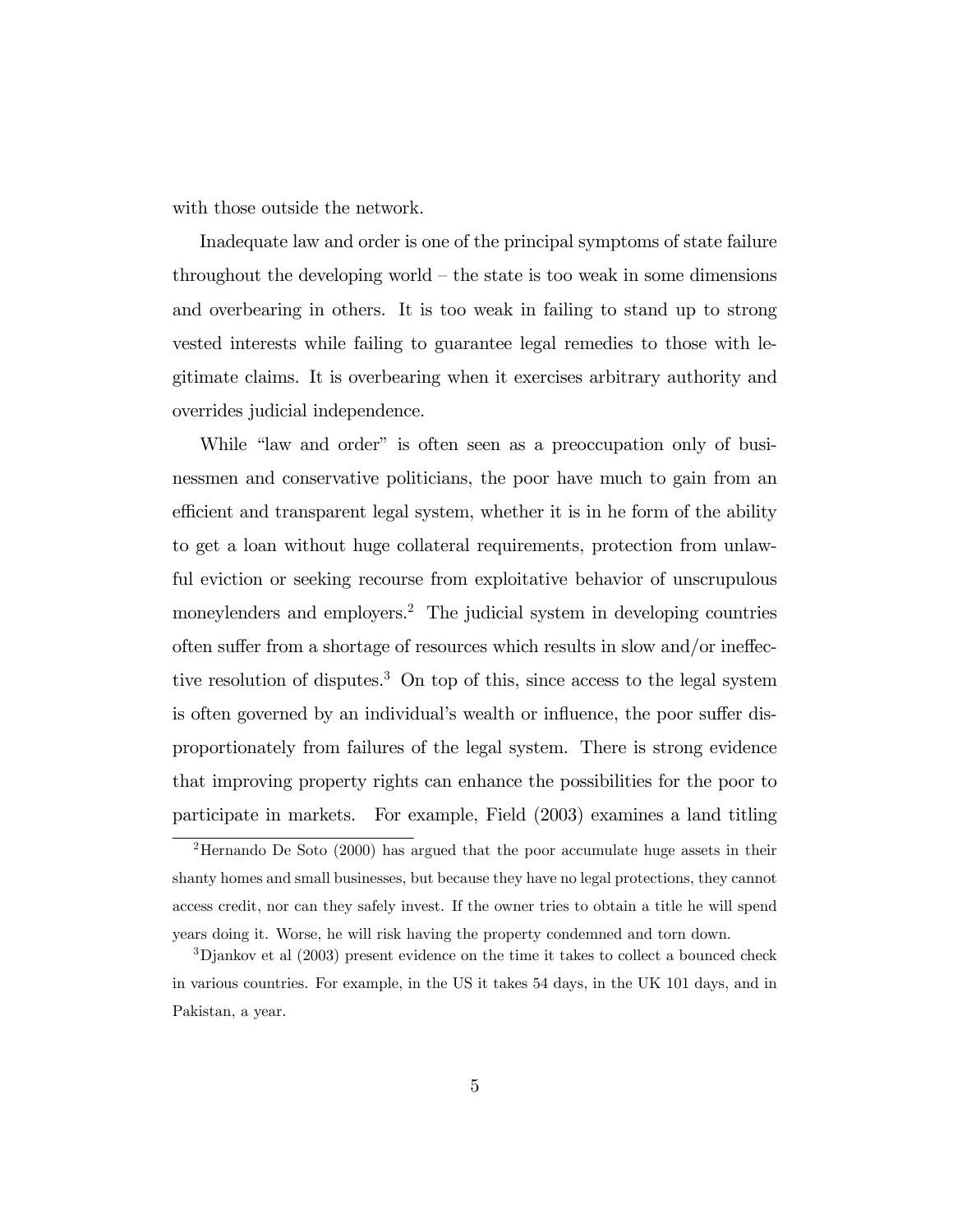program in Peru and shows that there is a significant gain in labor market participation by households who gain access to land titles.

Law and order is a far from being a homogeneous public good. Around the world we see two broadly competing systems of law  $-$  the civil law system and the common law system. These differ both in terms of the implementation of laws and the relationship between the political and legal systems. Glaeser and Shleifer (2002) have recently argued that there are important economic consequences for the choice of a legal system for economic prosperity. They argue that civil law systems are more vulnerable to abuse by bad governments, leading to insecure property rights and poor governance in general.

If the legal system is weak, then goods that would normally be considered private goods can effectively become public goods. For example, consider the extreme case where formal property rights cannot be enforced at all. Then what an individual produces in his or her farm is essentially a public good since other people can expropriate it. In this case, improving property rights and the legal system has extremely high payoffs in terms of improving investment incentives.<sup>4</sup>

There is also mounting macro-economic evidence that weak legal systems discourage investment and adversely affect economic development. For example, the score of average protection against expropriation risk compiled by Political Risk Services is significantly positively correlated with GDP per capita in a large cross section of countries.<sup>5</sup>

 $4$ Besley (1995) provides evidence on the positive effect of property rights on investment incentives.

<sup>&</sup>lt;sup>5</sup>See for example, Acemoglu, Johnson, and Robinson (2001).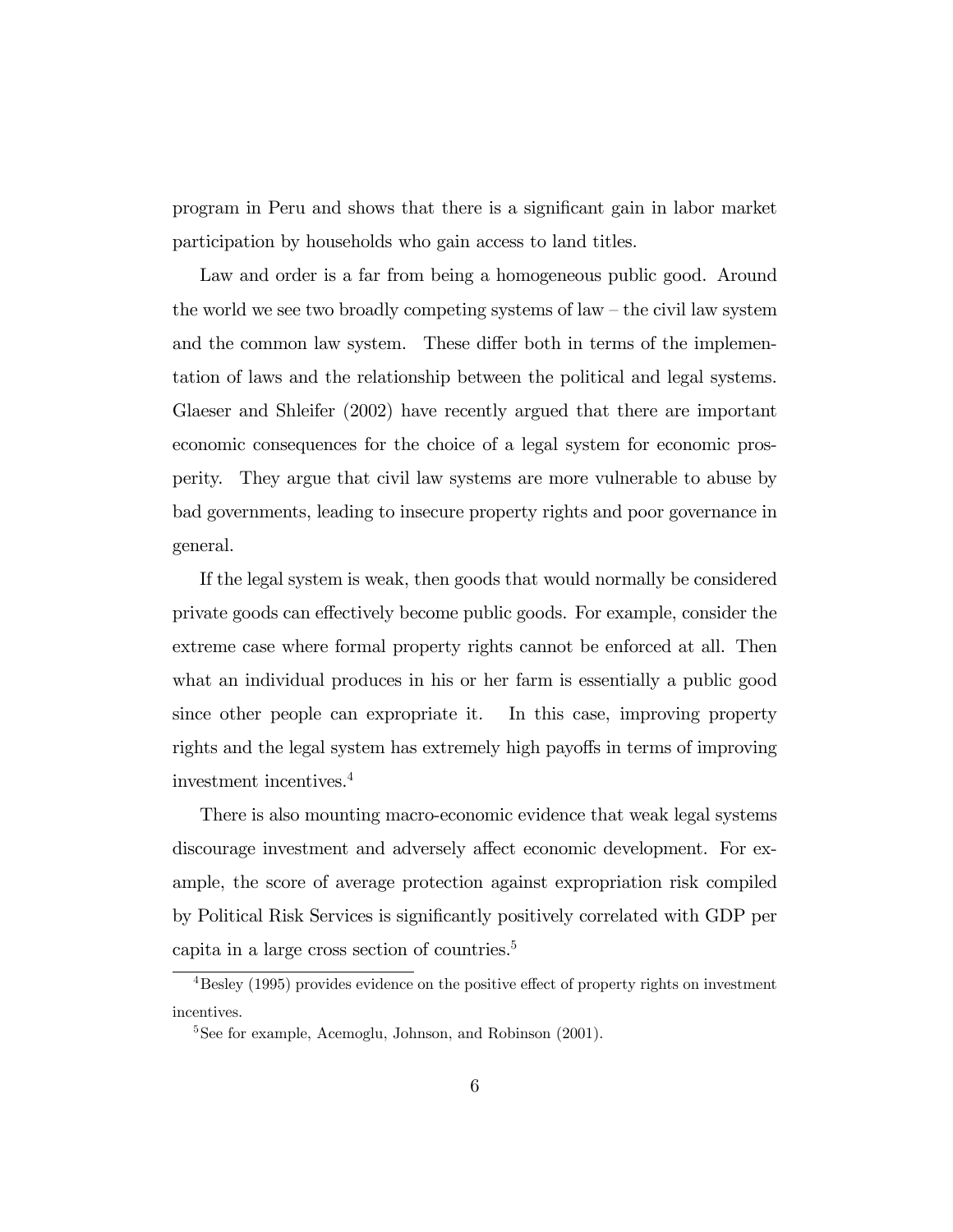#### 2.2 Market Augmenting Public Goods

Market-augmenting public goods are much closer to the standard list from economics text books, such as health and education whose provision can bring benefits to society beyond the benefits to individuals. They also include some kinds of infrastructure investments such as in electricity, transport and telecommunications.

In general, economists have become much more circumspect about the case for state provision in all these cases. This is mirrored in practical experience. Infrastructural services, such as postal and telecommunication services, rail and air transportation have been privatized in many countries and in many others private providers coexist and compete with public agencies (Dixit, 2002). Public agencies routinely subcontract road construction and repair work to private agencies. Whether private solutions are viable will depend on the nature of the legal system and the possibility for effective regulation.

In all cases, it has become evident that only some parts of the sectors in question have substantial public good components. For example, electricity distribution may have important network externalities while electricity generation is not really a public good. Public health interventions such as clean water and vaccination have much stronger public good components than some kinds of curative treatments. In universities, research is a public good which generates externalities that travel far beyond the campus, but teaching is not a public good in this sense. This should lead to solutions for provision that reflect the degree to which private action fails to serve the social good.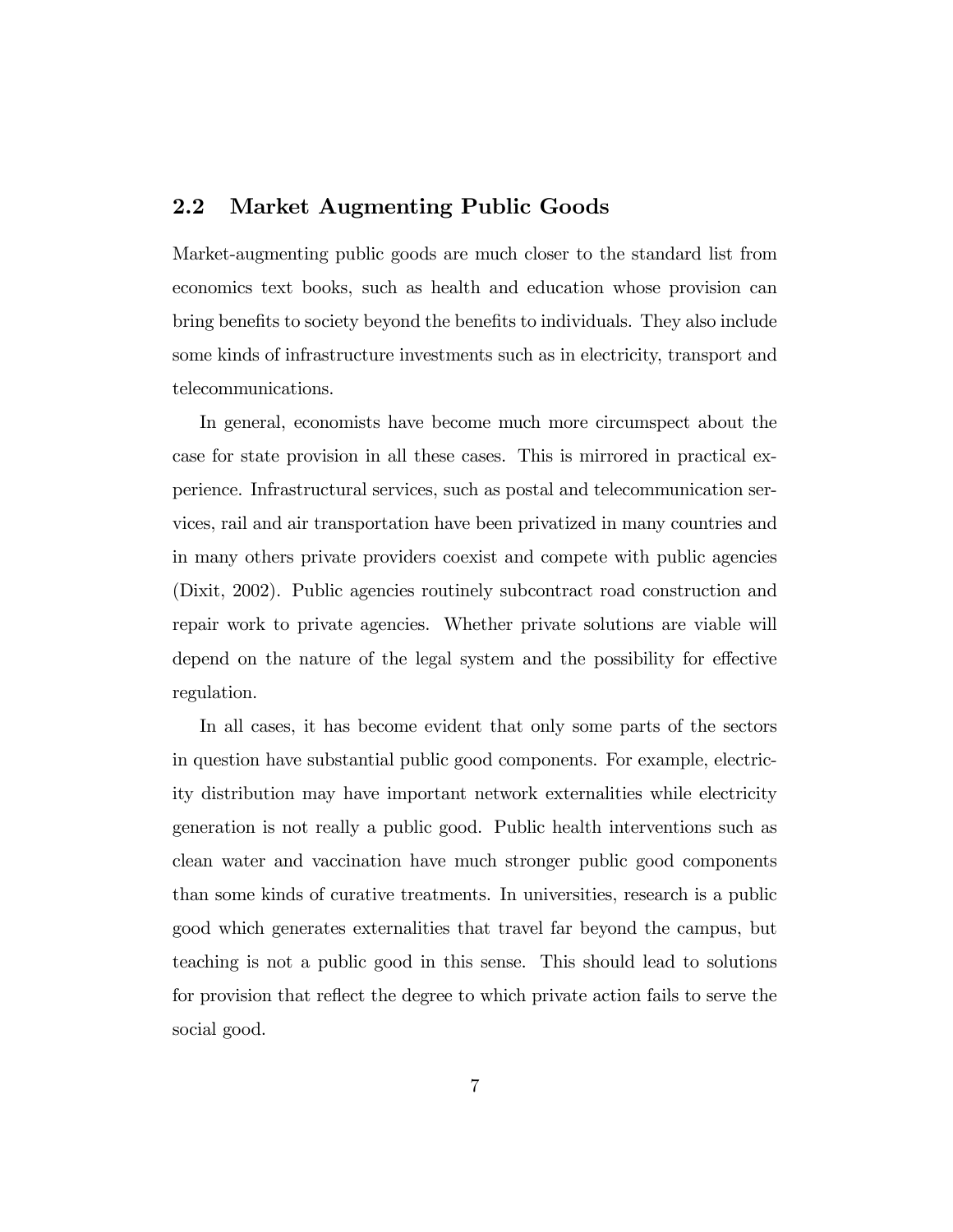### 3 Spontaneous Provision of Public Goods

The canonical model of private provision of public goods is founded on the importance of free-rider problems in affecting individual incentives. The central proposition is that in the absence of coordination, cooperation or coercion, a group of independent individuals is unlikely to be able to provide public goods at the socially optimal level even if they care about the level of public goods provided. Their private incentives to voluntarily contribute towards provision will be inadequate since they will receive only a fraction of the total benefit but bear the full cost. If we allow for altruism, things are more promising. But the general prediction is that things will fall short of the first best as described by the Lindahl-Samuelson rule.

Recent research in economics has studied spontaneous collective action in response to this problem. It is important to understand when conditions favour collective action. The main insights from recent theoretical models in economics are that this is more likely when (i) interactions are more likely to be repeated since those who refuse can more easily be punished; (ii) when information is good so that individuals' actions to assist in public good provision can be observed and (iii) there is a strong social structure that can be used to ostracize individuals or can be used to withdraw other forms of cooperation.

These conditions are most likely to be satisfied in traditional societies where social ties and communities are strong. It is an irony of the development process that it sows the seeds of destruction for the basis of collective action by voluntary means, necessitating the creation of more formal institutions to provide public goods. That said, there is now plenty of evidence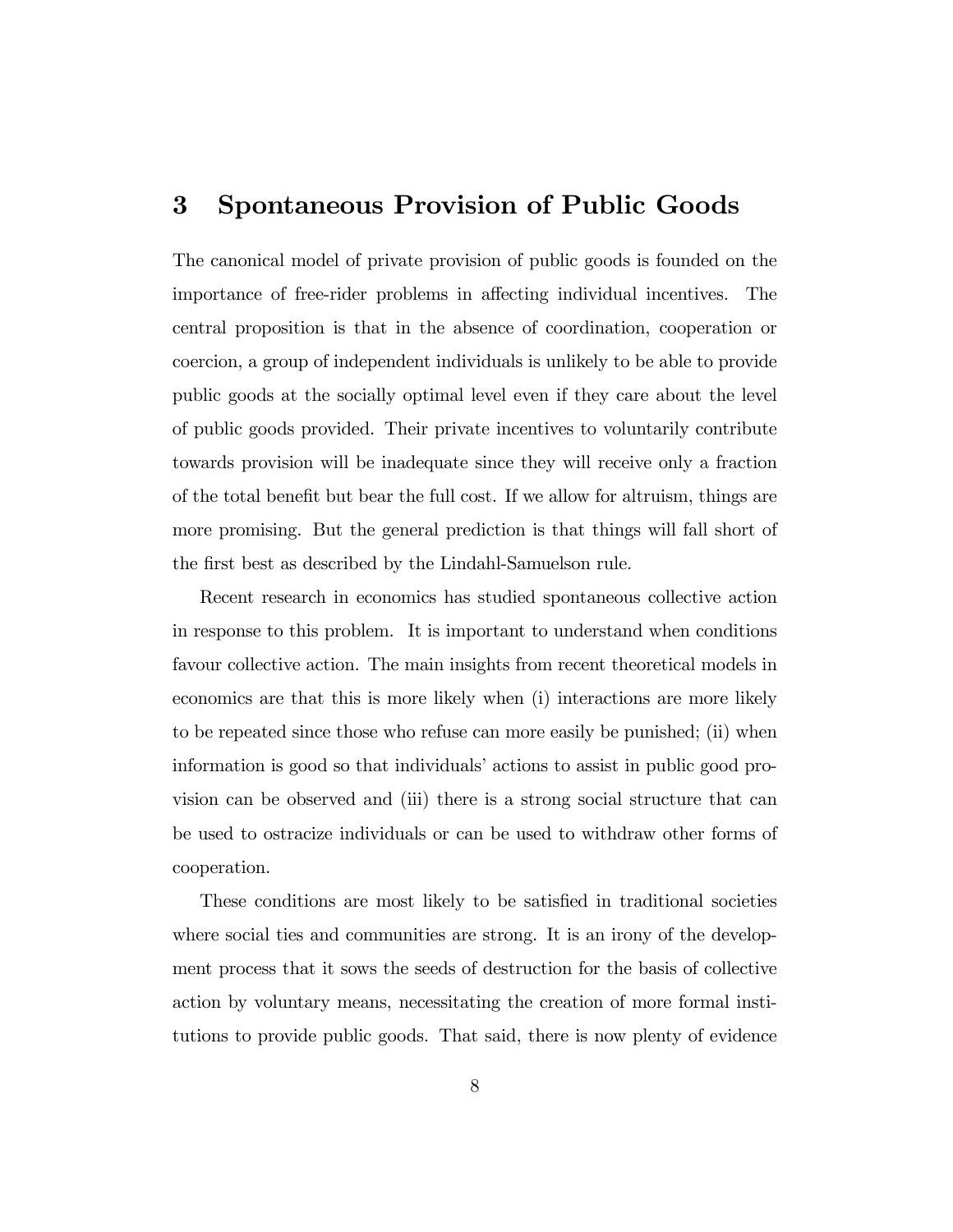that collective action based on social ties can remain strong for many forms of activities, even those in developed economies where trust is important.

Social networks are a key part of the fabric for the private provision of public goods. This is true for market supporting public goods. For example, McMillan and Woodruff (2002) discuss the provision of contract regulation in networks. However, since these are restricted to small groups which are socially connected, clearly they are very imperfect substitutes for formal legal enforcement. Networks are equally important for market augmenting public goods. For example, Wade (1988) describes the importance of social networks in the regulation of water distribution in India.

However, networks tend to lead to a patchy solution to public goods provision  $-$  those outside the network receive less access to public goods. Network provision could therefore be a source of inequality. Networks may also constitute a break on mobility as individuals are reluctant to lose the benefits of network membership. Nonetheless, inequality in access may also be a feature of formal provision  $-\tilde{\theta}$  depending on the way in which the political process allocates public goods.

Recent research on spontaneous collective action is making the role of inequality in public good provision more apparent. The basic model of free riding may suggest that income or wealth inequality should favour public good provision if the rich are more likely to step in and provide the public good on behalf of the whole community. This is likely to be case if the marginal benefit from the public good is increasing in wealth  $\overline{\phantom{a}}$  for example, a rich farmer has the most to gain from a well functioning irrigation canal.

However, there are reasons to doubt this "neo-feudal" vision of a patrician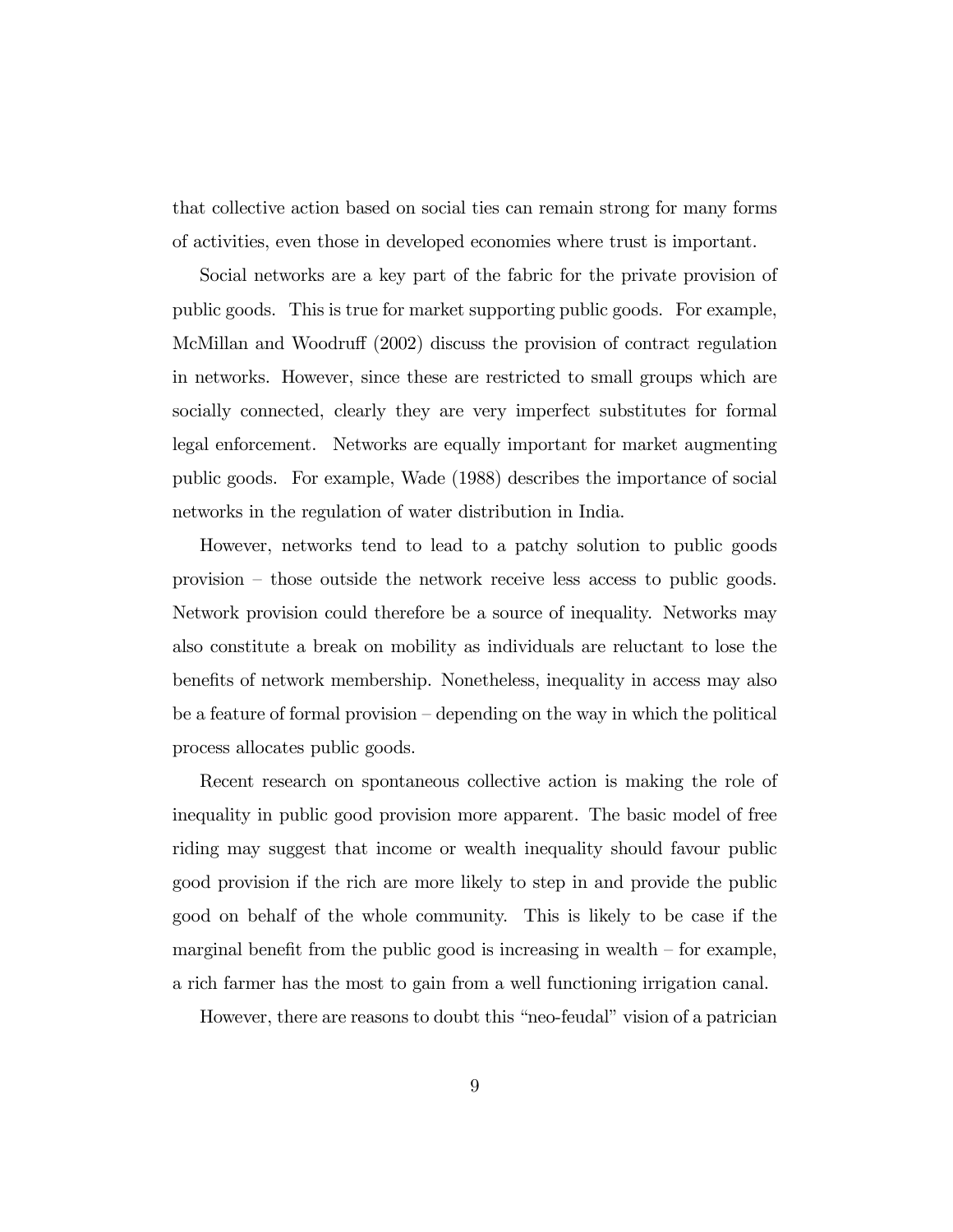class on whom the poor are dependent. There are a number of good reasons to think that inequality can reduce incentives for spontaneous collective action. First, it may be that there are reasons to think that heterogeneity of any kind creates greater social distance that weakens the use of social ties. For example, Miguel and Gugerty (2002) find evidence that social sanctions, which are an important mechanism for sustaining collective action, work less effectively in ethnically diverse communities. Second, the assumption of decreasing returns, a standard one in most economic contexts, implies that the more scarce an input is in a given production unit, the higher is its marginal return. As a result, one would expect a more unequal distribution of this input across production units to reduce efficiency.<sup>6</sup>

These theoretical possibilities are now borne out by empirical studies suggesting that inequality and population heterogeneity and are impediments to public goods provision. In a study of 48 irrigation communities in south India Bardhan (2000) finds that the degree of inequality in landholding among the irrigators has a significant negative effect on cooperation on water allocation and field channel maintenance. Similar results have been reported by Dayton-Johnson (2000) from his analysis of 54 farmer-managed surface irrigation systems in central Mexico.

# 4 Formal Provision of Public Goods

There are two main kinds of formal institutions for provision of public goods: governments and non-governmental organizations (NGOs). The latter are

 $6$ See Bardhan, Ghatak, and Karaivanov (2002) for a formal treatment of this trade-off.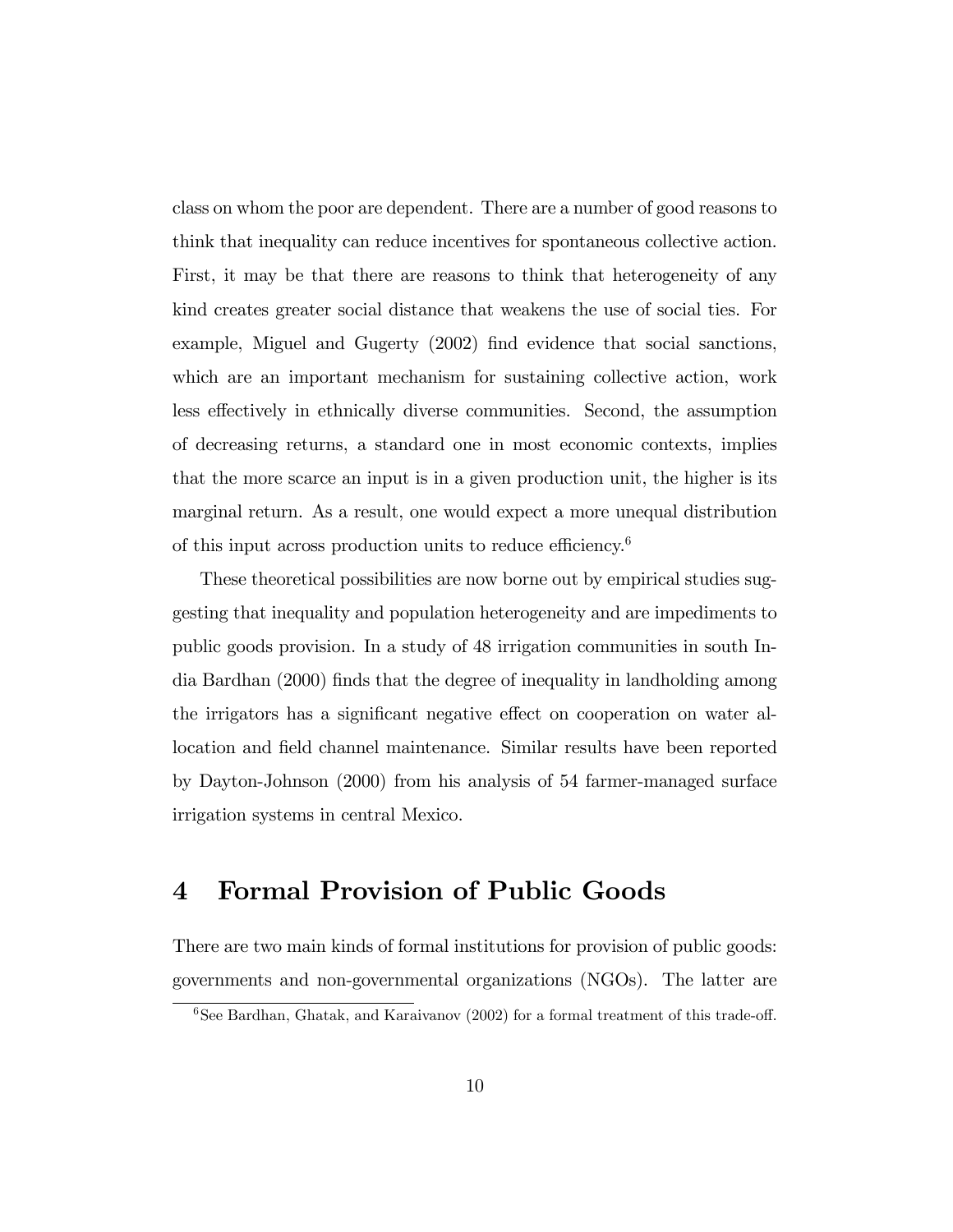private organizations funded by private donors and governments which are typically run on a non-profit basis. Whether provision is public or private, incentive problems abound in formal provision of public goods. These are concerning how projects are selected and employees are motivated to provide goods with wider social benefits. These issues have received only limited attention in existing analyses. But recognizing this may go to the heart of what form of provision is optimal.

We discuss formal provision of public goods in two steps. One key set of issues concern the determinants of the level and composition of public goods provision. Next, we discuss how to organize provision, taking the funding level as given.

# 4.1 Determinants of the Level and Composition of Public Goods Provision

To study the Önancing and distribution of public goods one cannot ignore the political system which governs how policy-makers are chosen, and what kind of policies are adopted. There is little doubt that the state has been and will remain a central player in public goods provision. As long as it monopolizes coercion, it has the only viable way of raising significant revenues needed to fund ambitious programs of public good provision. The earlier economics literature somewhat naively assumed the state to be some sort of a planner who was interested in maximizing social surplus. The new political economy literature has put back politics at the heart of policy choice.

Economists have recently become sanguine about the use of constitutional engineering in improving government. This is partly motivated by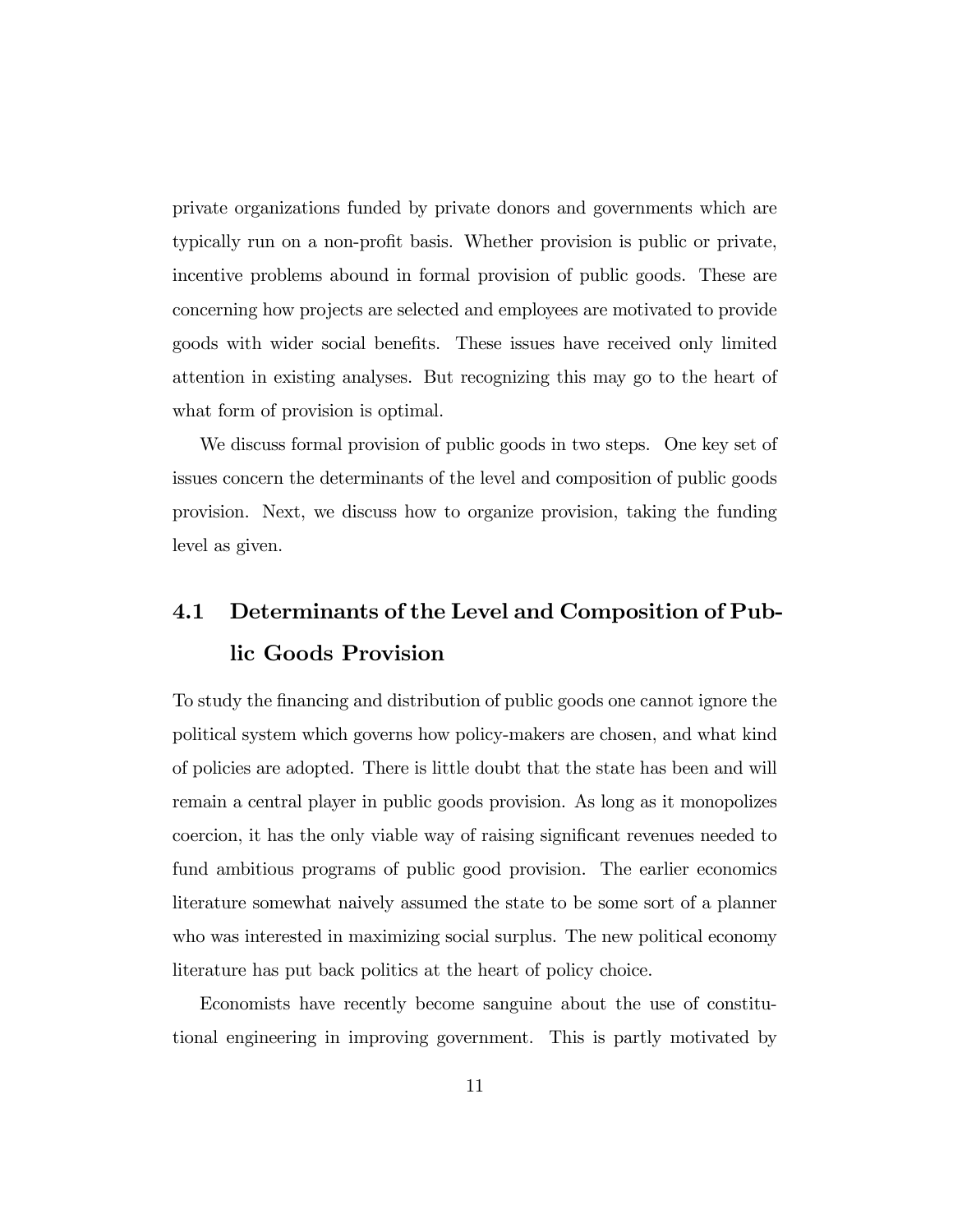an improved understanding in the way in which incentives work under different rules. For example, Persson and Tabellini (1999, 2002) argue that proportional representation systems and parliamentary systems provide better incentives for provision of public goods. They also find evidence for this proposition in cross-country data.

Another interesting possibility that has been tried in India, is the use of political reservation. A certain proportion of seats are reserved for disadvantaged groups  $-$  such as low caste groups or women. This boosts their political power. This can make the political system more representative of their interests and hence the bundle of public goods provided by the state can be better targeted to their interests. There is mounting evidence (see Besley et al (2004), Chattopadhyay and Duflo (2002) and Pande (2003)) that this can change the priorities of government.

It is also becoming clear that there is a variety of complementary institutions are needed to support the state in delivering its functions effectively. Key among these is the media. If voters are uninformed about policy and politicians, they have little means of disciplining incumbents for poor performance. Agency problems on the part of politicians can be mitigated by effective media. Besley and Burgess  $(2002)$  argue that states in India with greater newspaper circulation also have governments who are responsive to shocks affecting the rural sector such as droughts and floods.

A number of recent empirical studies suggest complex interactions over time between the economic environment and political institutions that affect a countryís current economic condition as well as the level and composition of public goods provision.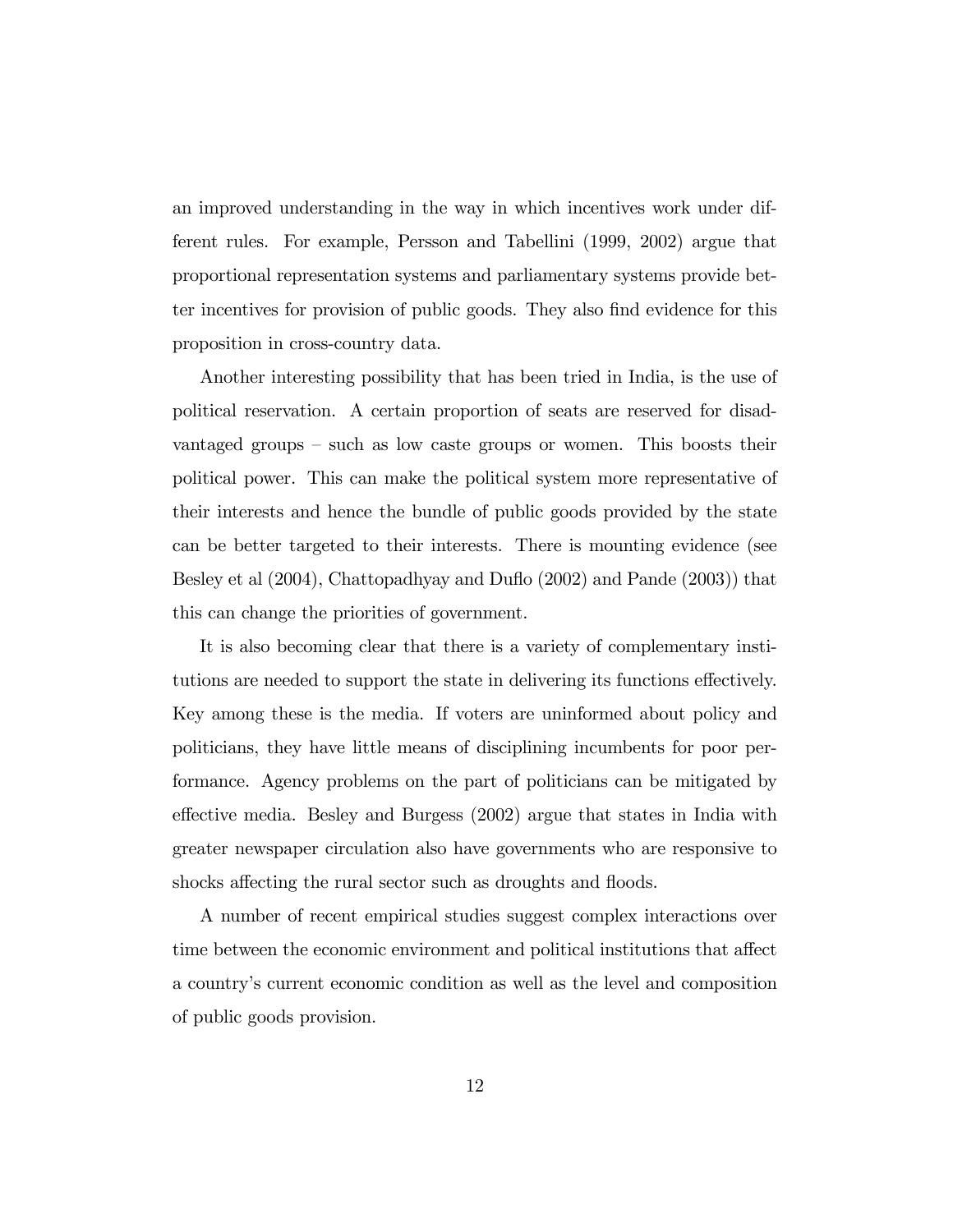For example, Iyer (2003) argues that there is a persistent effect on public goods provision from patterns of colonial settlement in India. She Önds that areas that were annexed by the British during the colonial period have lower levels of public goods like schools, health centres and roads in the postindependence period compared to areas that were ruled by native kings.

Countries in the Caribbean islands or Spanish America such as Argentina, Brazil, and Cuba were much richer than the US or Canada until at least the beginning of the 19th century. Their fortunes were based on a plantation economy that employed slaves imported from Africa or the native population. This implied that the initial distribution of human and physical capital were very unequal. The elites in these countries, mostly of European descent, enjoyed a political hegemony and chose institutions (such as rules about land ownership) to perpetuate their power. In contrast, the Northern United States and Canada had neither a climate favorable to plantation economy nor a substantial endowment of native or slave labour. Thus the population consisted largely of people of European descent with similar levels of human and physical capital. Most operated as independent proprietors. Engerman and Sokoloff (2000) argue that this affected their relative progress towards democracy and in turn affected public policy especially, the development of public primary schools where the US and Canada performed exceptionally well compared to the Caribbean islands or Spanish America.

A parallel set of studies shows that ethnically diverse societies tend to provide fewer public services. According to calculations by Easterly (2001) most ethnically diverse societies have half the schooling, one-thirteenth of the telephones per worker, nearly twice the electric power losses, and less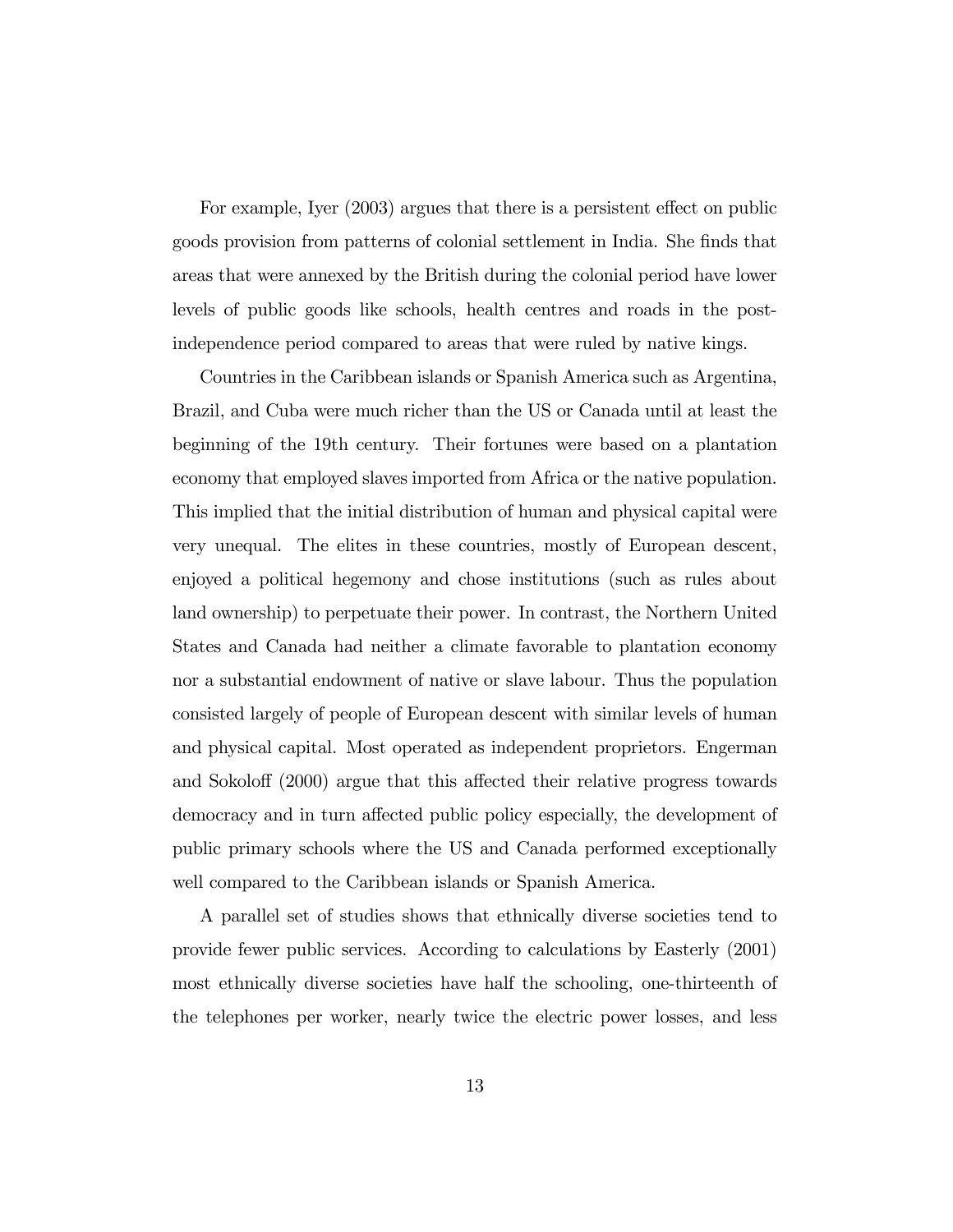than half the share of roads that are paved compared to most ethnically homogeneous societies. What could be the mechanisms that lead to this? If externalities are limited to within ethnic groups, then the total demand for public goods that benefits all groups such as roads and education will be less. For example, if ethnic groups are separated geographically, there will be little demand for interregional travel. Similarly, if the different ethnic groups speak different languages and have different cultures, they will be less willing to support investment in public education.

#### 4.2 Institution Design Issues

We now discuss aspects of institutions design that are critical in understanding public goods provision. Thus, we abstract from funding issues and ask how public goods can be provided effectively for a given funding level. We focus on four issues: how incentives work in organizations charged with providing public goods, the scope for private provision via NGOs and contracting out to for-profit firms, the case for decentralized provision, and the role of competition.

#### 4.2.1 Incentive Design for Public Goods Provision

Whether provided in state or private organizations, individuals need to be motivated to provide goods that achieve collective benefits. The traditional model of state provision assumes away incentive problems, assuming that the government can stipulate and enforce a level of provision. It implicitly assumes that individuals who work in the public sector need little direct motivation to pursue the social good. Rewards therefore depended little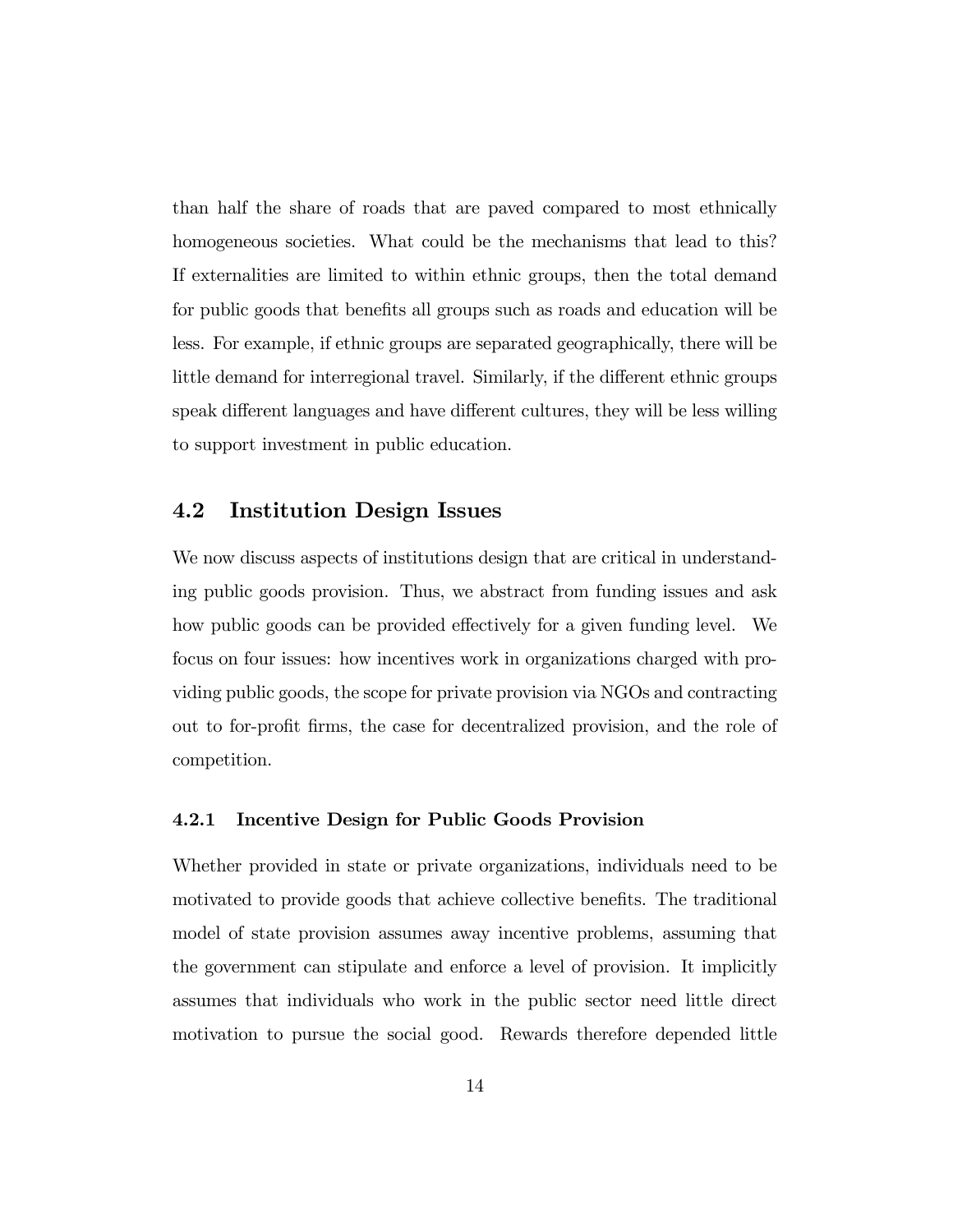on performance. The implicit assumption was that teachers, health care professionals and bureaucrats are publicly spirited and that this was enough (see LeGrand, 2003).

Under the billing of the "New Public Management", there is now much more attention paid to incentives in the public sector. The two central propositions are: (i) that beneficiaries need to be given more say in the provision of public goods and services and (ii) incentives for public servants needed to be more high powered  $-\frac{1}{x}$  explicitly linking outputs and inputs. At some level, this is compelling. After all, it seems to mirror the model that prevails in the private sector. Beneficiaries or consumers have the right to choose among different providers, and workers and managers receive bonuses for generating higher profits.

But before embracing this new paradigm, it is important to remember where it came from. It was born out of efforts, most notably in the U.K. under Margaret Thatcher, to decrease the size of the public finances going to public goods and services while preserving service levels. The prevailing view was that the public sector was getting rents which could be extracted and converted to better service levels.

There are some important differences between public and private goods which imply that incentive issues are somewhat different and a mechanical application of what is efficient in the private sector is likely to be misleading. Also, it is important to note that this has nothing to do with who owns or operates the organization that provides the public good, public, private for-profit, or non-profit. These issues are fundamental to the technology of public goods production and consumption.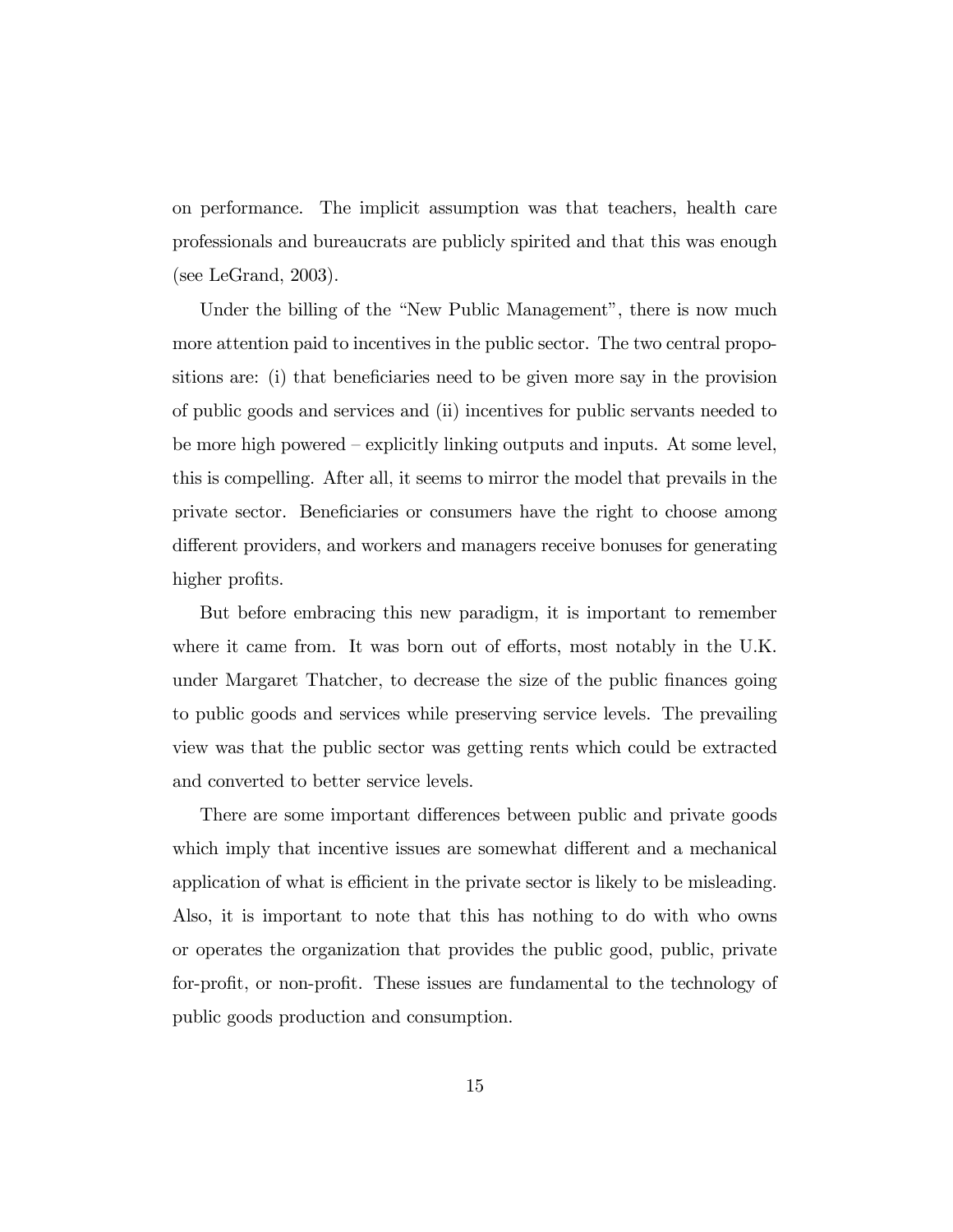First, in many cases the goods are complex and as a result the objectives of the relevant organizations are somewhat imprecise. For example, the objective of a school is to provide "good education", but this is much harder to define compared to say, production of rice or provision of banking services or even some public services such as garbage removal or power supply. This means that in these cases it would be hard to find good performance measures.

Second, the reason why such goods are complex is because they involve several dimensions. For example, good education involves students being able to achieve high scores in standardized tests, but also encouraging a spirit of creativity, curiosity and inculcation of good values. The former is easy to measure but if teachers are rewarded just on the basis of the performance of students in tests, this might lead to an excessive focus on test-taking skills at the expense of the other components of a good education. This makes provision of incentives hard when employees have to perform multiple tasks (Holmstrom and Milgrom, 1991). Similarly, if hospitals are given incentives to cut costs, they are going to sacrifice quality by refusing to treat certain types of illnesses or being excessively selective in using expensive medical procedures.

Third, individuals who choose to work in an organization that supplies public goods may be motivated not just by money, but also by the "cause". There are a number of different explanations for this. Individuals could be altruistic caring about the benefits that they achieve for others. This could also be ideological, with individuals believing that their private actions fulfil some wider objective (religious or political). Outside of economics, this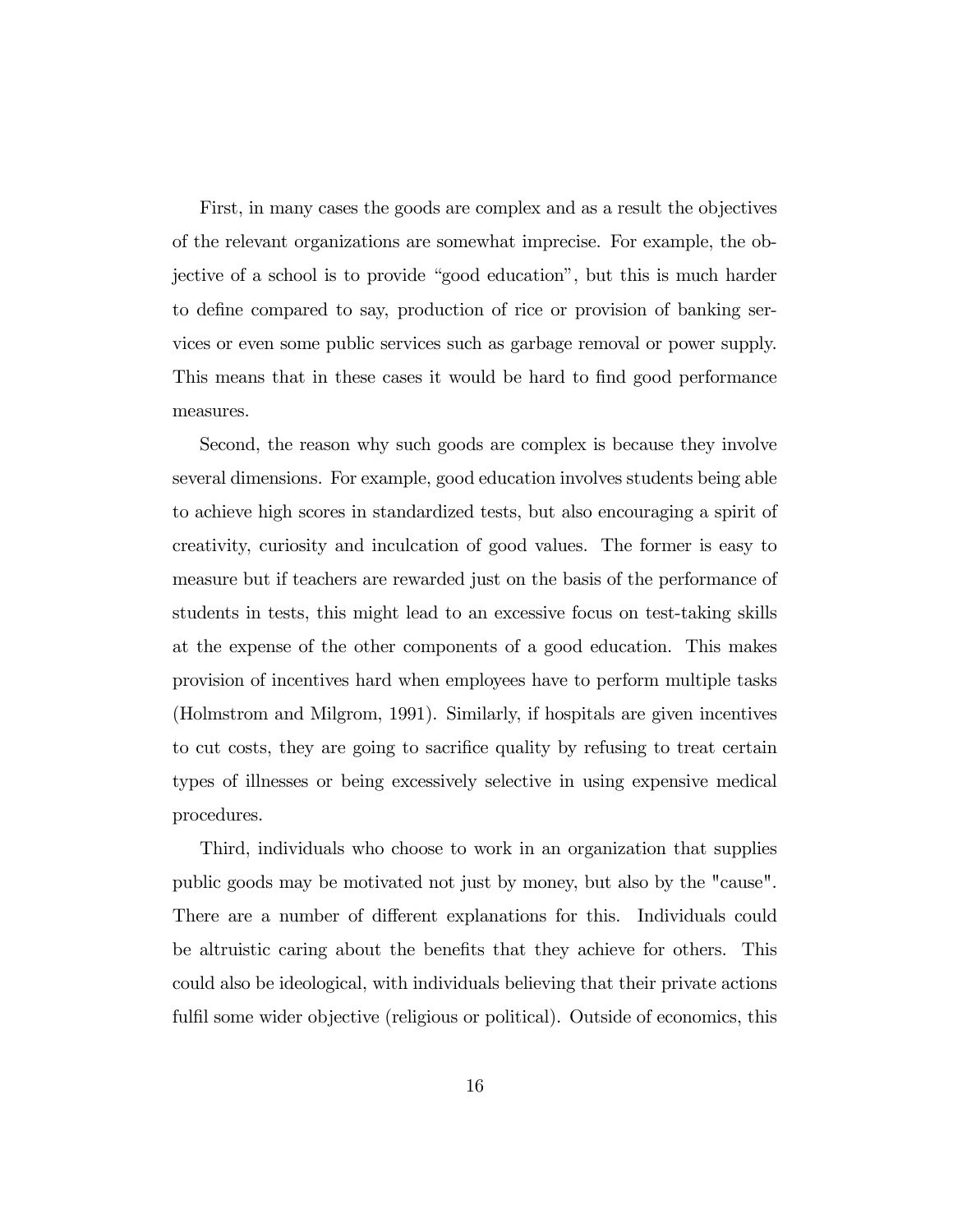is given the general label of "public service motivation" (Francois  $(2000)$ ). Behavioral economists have urged going beyond the narrow conception of a self-interested economic agent, and emphasized the importance of the motive to reciprocate and the desire for social approval (Fehr and Falk, 2002). The role of incentives is to harness these feelings and to put them to the social good in an efficient manner.

Fourth, there may be many competing views on the right way to provide public goods  $-$  not just on the optimal level of provision, but crucial aspects of project design. For example, should a school run by a non-profit be allowed to teach religious material or just science and mathematics? This affects the extent to which agents working together to produce public goods and the beneficiaries have congruent objectives.

What do these considerations imply about how agents providing public goods should be rewarded?

In terms of standard incentive theory, it is well-known (see, for example, Dixit, 2002) that in these environments, low powered incentives are likely to be optimal. If performance measures are noisy, then making rewards very sensitive to performance does not give effective incentives, and imposes unnecessary risk on the employee. If the employee has to do several tasks, and some of these have good performance measures and not others, then making her pay sensitive to the good performance measures will cause her to substitute effort away from the other tasks, and could result in a loss of efficiency.

The fact that providers may be motivated is also very important. This may reinforce the tendency towards low powered incentives. If the employee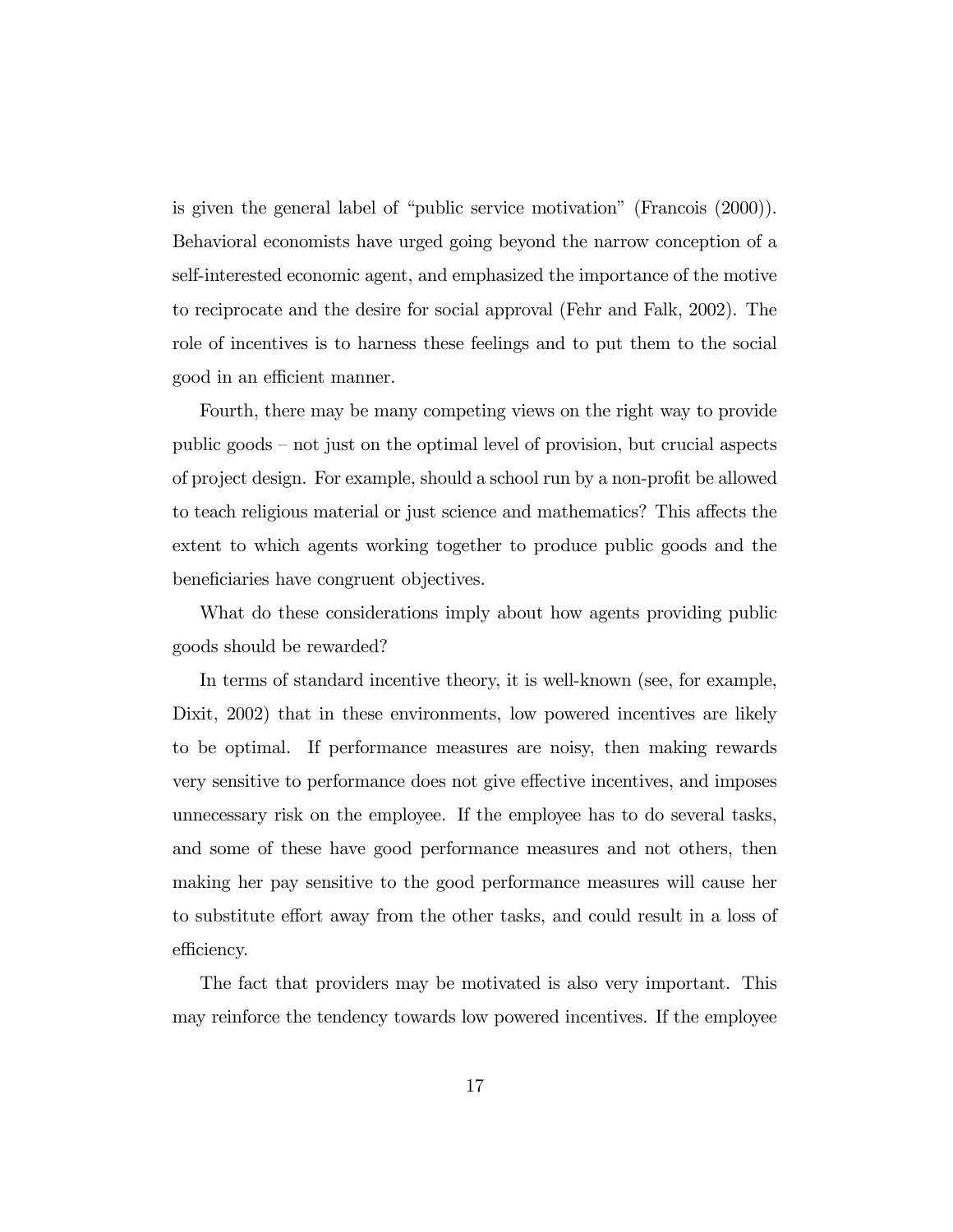receives a non-monetary reward from doing her job well, then clearly she can be paid both a lower wage and her pay does not have to be made very sensitive to her performance. Of course, the incentive structures offered for providing public goods may affect who chooses to work within the public goods producing sector. Lower wages may act as a screening device: attracting only those workers who have a desire to achieve the social good.

However, there are important caveats to this strategy. First, there may be a trade-off if individuals differ also in their abilities. With lower wages and low-powered incentives, the public sector may end up being a haven for well-meaning but incompetent individuals. There may also be an adverse selection problem if there are some dishonest individuals who will use the public sector to pursue private ends. Besley and McLaren (1993) refer to the strategy of paying ultra-low wages since these agents are expected to take bribes as "capitulation wages". Under this strategy the public sector may end up being a haven for dishonest individuals.

The general point here is that a system of organization and remuneration for the provision for public goods will have to take into account not only how on-the-job incentives affect how those in the sector work, but also who is attracted to work there. In this context, it is important to note that, even if individuals are value-driven, whether they choose to exert extra effort might depend on whether the organization is run for profit (Francois, 2000). In similar vein, Besley and Ghatak (2003a,b) suggest an approach to public good provision which emphasizes the importance of mission formation in galvanizing effective organizations. Such missions serve to match individuals to organizations on the basis of their mission preferences. This also economizes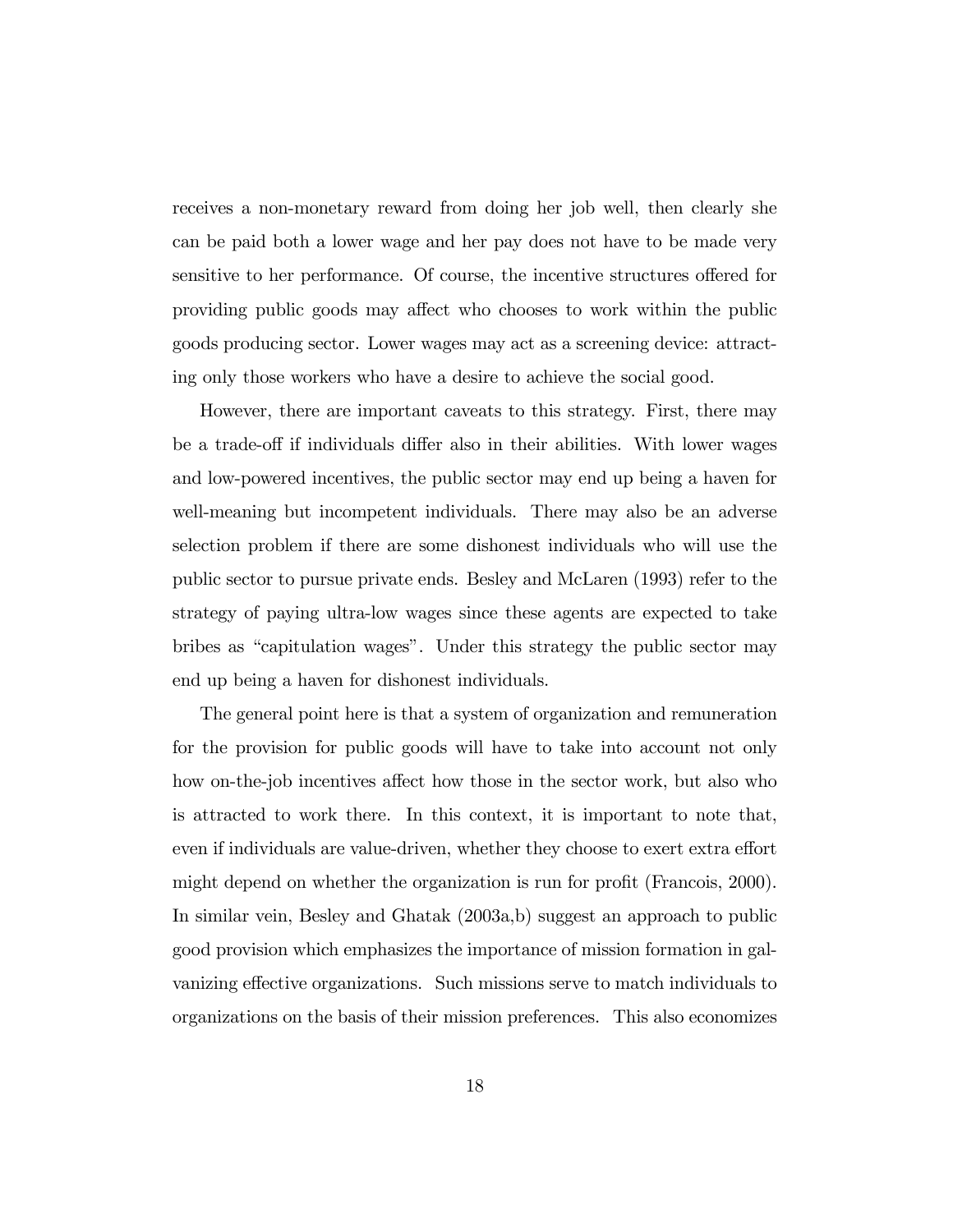on the need for formal incentives.

## 4.2.2 Public-Sector Provision versus Contracting out to Private For-Profits and NGOs

In the developing world, NGOs have been increasingly involved in the provision of relief and welfare, social services, and various development projects (e.g., agricultural extension, micro lending) directly or in partnership with the government.<sup>7</sup> This raises questions about alternative organizational forms of public goods provision.

That the government should bear some responsibility of financing public goods provision is quite uncontroversial. However, as to whether is should directly provide it through the public sector is the subject of active policy debate, in developed as well as developing countries. Organizational alternatives include contracting out to private for-profit firms or non-profit firms (which are typically referred to as non-governmental organizations or NGOs in the developing world), and public-private partnerships.

The advantage of government or NGO provision stems from the fact that no one is a residual claimant. This dulls incentives for the manager of such an organization to minimize waste. In contrast, if provision is through a for-profit firm (which is subsidized by the government because the good in question is a public good), the manager or the owners have strong incentives to run the operation in as cost-effective a manner as possible. The trouble

<sup>7</sup>According to the UNDP (1993), there are more than 50,000 NGOs working at the grass-roots level in developing countries whose activities have affected the lives of 250 million individuals.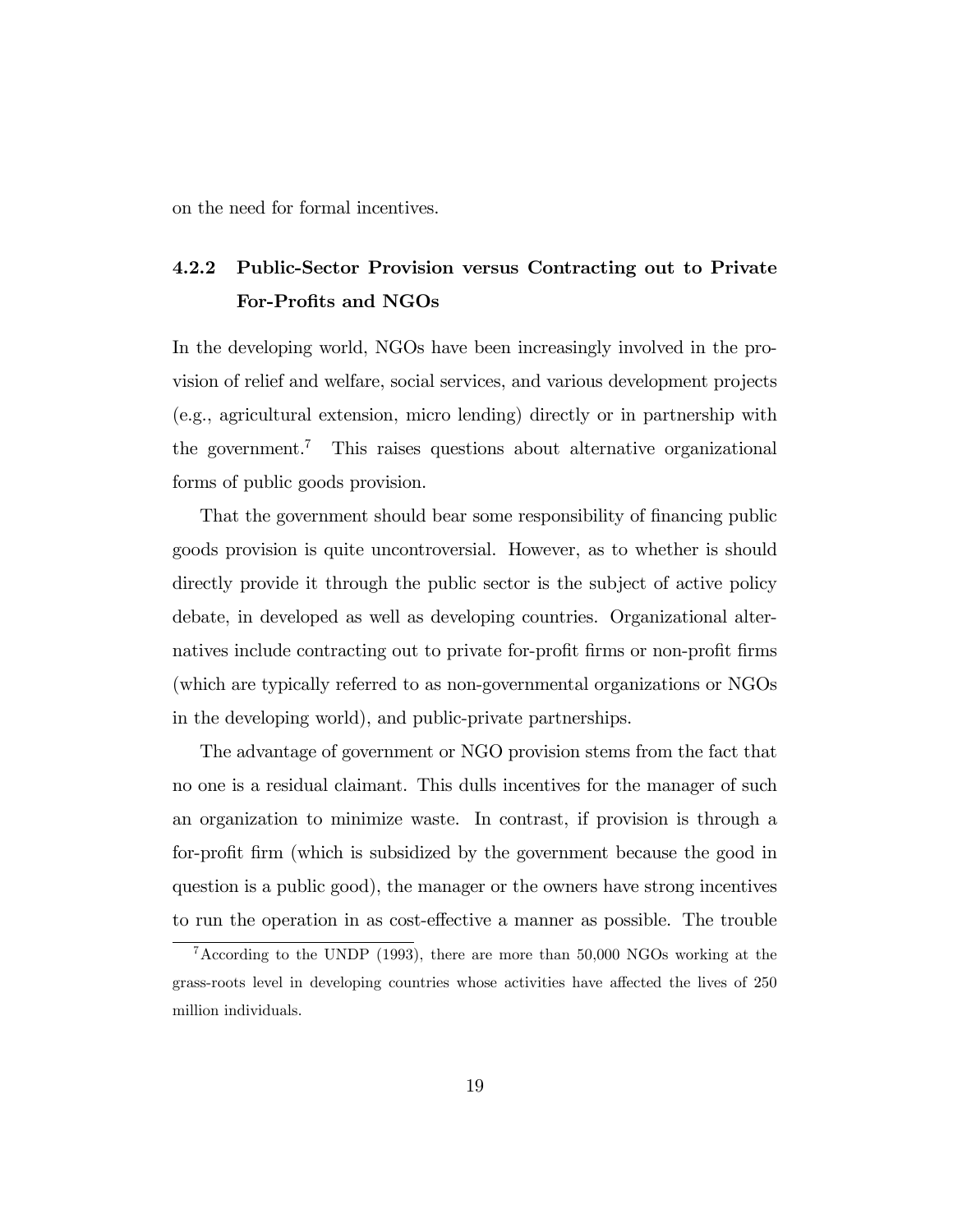is, sometimes this can be at the expense of quality, especially when it is hard to contract on. For example, a school run by a for-profit firm may be cost-efficient, but it may be unwilling to admit students from disadvantaged backgrounds or take extra care of students with learning disabilities. To the extent these things can be contracted on, the government may try to create incentives for these schools to admit such students. But if that is not the case, the choice of organizational form of delivery would depend on whether cost-cutting or quality-maintenance is more important.<sup>8</sup>

A key issue in the choice between government provision and provision through NGOs are non-contractible aspects of project-design. As we discussed in the previous subsection, people who may have the same valuation of a public good (e.g., dedicated teachers) may have very different views on the right way to provide it (e.g., importance of religion in the curriculum). NGOs may attract more motivated workers by providing a better match between the mission of the organization, its workers and the beneficiaries. To the extent government policy is driven by electoral concerns, this may result in some public servants having to carry out policies which they do not necessarily believe in, which will undermine motivation. However, the flip-side of this is, contracting out to NGOs may involve project-design that does not reflect the preferences of the median voter or may lead to a polarized soci-ety along religious or ethnic lines. To the extent these elements cannot be regulated, the government may decide to provide public goods in-house even when contracting it to a NGO would have saved costs or ensured greater motivation on the part of employees.

<sup>8</sup>See Hart, Shleifer and Vishny (1997).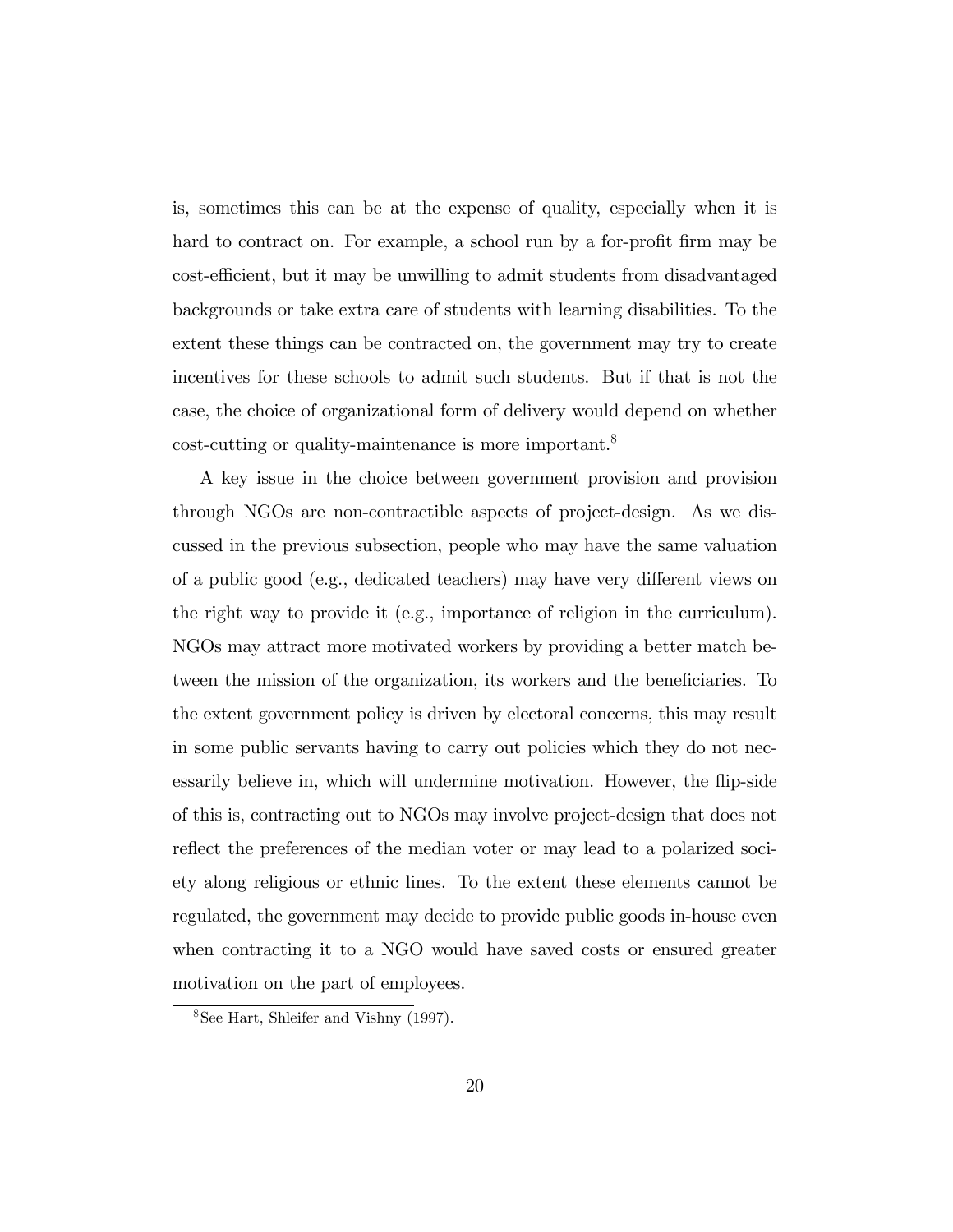Another key issue in the government versus NGO choice is that of accountability of NGOs. The prevailing view of public goods provision by NGOs has transferred the traditional model of the public sector as staffed by highly motivated staff to the private sector. Just as public sector workers were thought to be "beyond incentives" so now it is the NGO worker. However, one has to be careful about the possibility of opportunistic behavior by NGOs. In countries with high unemployment and bad job prospects in the private sector, NGOs often become an instrument for rent-seeking activity at the expense of donors. The weak accountability structures of NGOs become worryingly apparent in this context. Unless there are many NGOs operating in the area, the beneficiaries are not in a position to vote with their feet. The same is true of government provision. But NGOs do not have to worry about getting elected. This can be a good thing in some respects, but it also means they are not accountable to their beneficiaries.<sup>9</sup>

A related but distinct question is, even when the government decides to collaborate with NGOs, what form should that collaboration take? Should the government retain the ownership of the public good (say, a school) and ask a NGO to run it or should it Önance or subsidize a school that is owned by NGOs?

<sup>&</sup>lt;sup>9</sup>It seems that the time is ripe to insist on greater transparency in NGOs which would include a much greater use of evaluation studies of their actions. While this is beginning and NGOs have sometimes been on the frontier in promoting evaluation of interventions, there are cases that are shrouded in mystery with myth triumphing over measurement. A glaring example of this is micro-credit provision by NGOs which is crying out for randomized evaluation.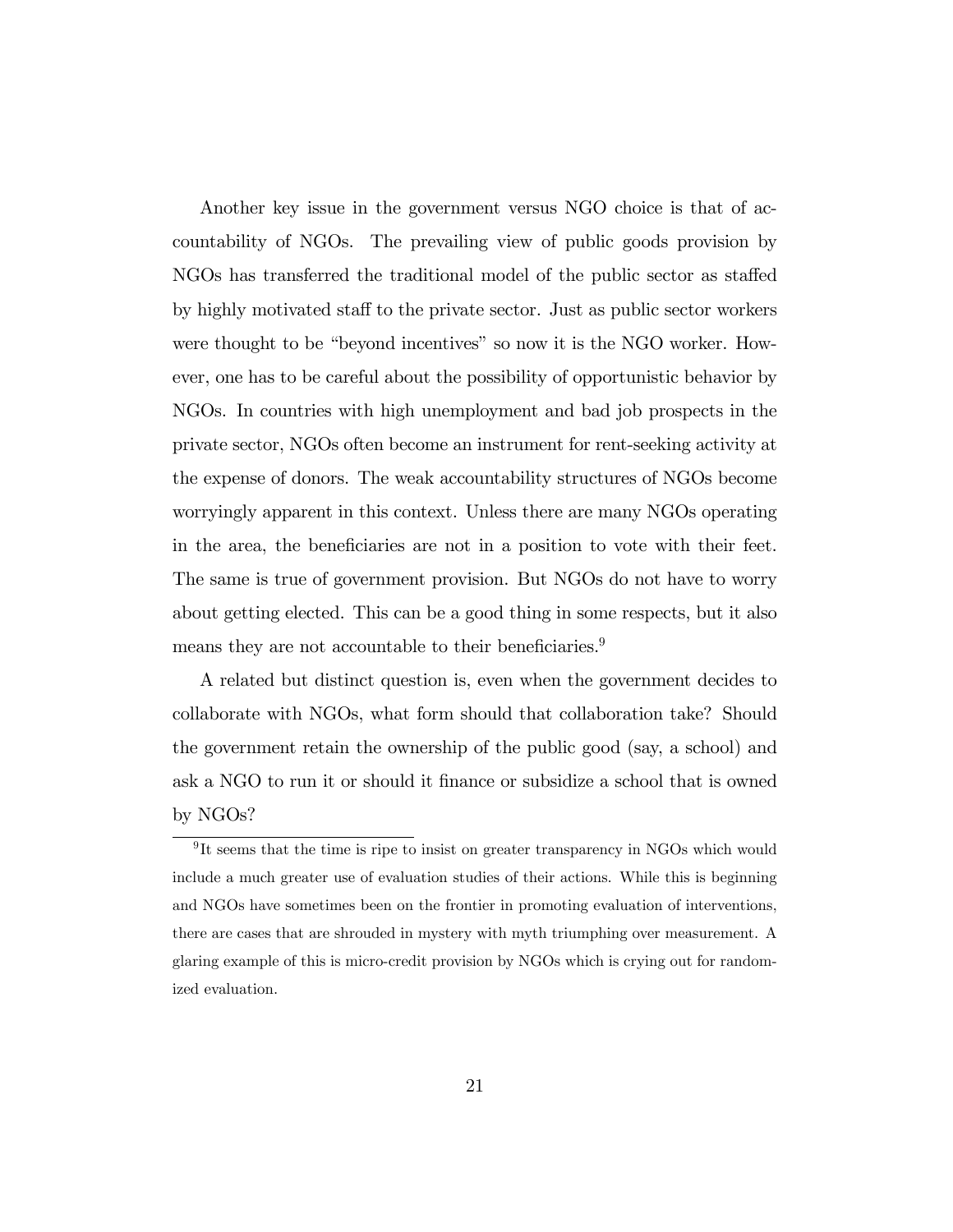The property rights approach, pioneered by Grossman, Hart and Moore (see Hart, 1995), studies this questions in the context of private goods where the allocation of ownership affects incentives to undertake non-contractible relationship-specific investments. Because these investments are not contractible, there is ex post bargaining over the surplus that is generated by these investments. Ownership positively affects bargaining power as the owner can always threaten to Öre the other party after investments have been sunk. Therefore, the owner can extract a higher share of the surplus of the project, and this improves his investment incentives. However, by the same token, it reduces the investment incentives of the other party. Therefore, according to this theory the party whose investment is more important for the project should be the owner. In particular, if one party has no useful investment to make, he should never be the owner since that will only undermine the incentives of other parties.

Besley and Ghatak (2001) develop a theory of ownership in public goods provision. They show that how much a party values a project is critical for who should own the project, irrespective of whose investment is more important. In particular, even if a party has no useful investment to make, he could optimally be the owner if he values the public good the most. This result reflects a key property of public goods – even if a party is fired after investments are sunk, he continues to care about the outcome of that project. This is never the case with private goods. Due to this property it is efficient to give the highest valuation party ownership of the project, as it gives the best investment incentives to that party, as well as to others. This reinforces the message that, when public goods are being considered, the motivation of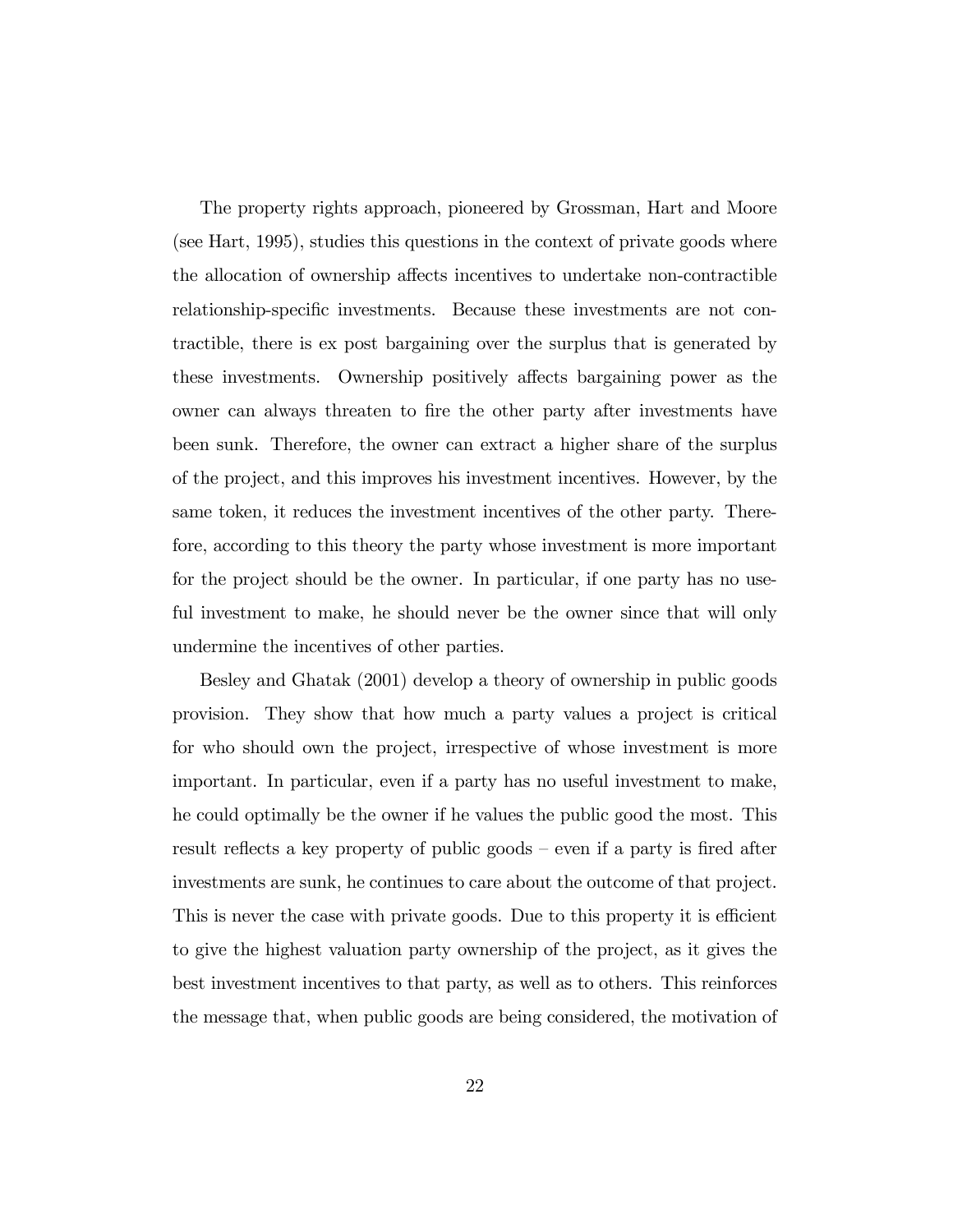providers matters.

#### 4.2.3 Decentralization

One of the key issues is the extent to which the responsibility of public good provision should reside with local or central government. Clearly where public goods have national repercussions, as with defence, then local solutions are likely to have spillovers across jurisdiction boundaries and this would make local provision inefficient.

There are two main arguments for decentralization in public goods provision. The first is based on the importance of exit options as citizens "vote with their feet". Long ago, Tiebout described a "quasi-market" mechanism for public good provision that worked on this basis. However, it is arguably of limited relevance in the context of developing countries where mobility costs are high due to pure infrastructure and segmented markets.

Arguments for decentralization have, therefore, for the most part hinged on improved accountability either due to improved information being brought into the political process or a better reflection of local preferences in the supply of public goods.

There is emerging evidence that decentralization does have an impact on local government performance. For example, Foster and Rosenzweig (2001) analyze Indian states which vary in terms of how decentralized they are and find that more decentralized states produce a mix of public goods that reflect more closely the interests of the local population.

However, some areas may lack the preconditions for effective accountability due to the power of entrenched elites and poor political competition.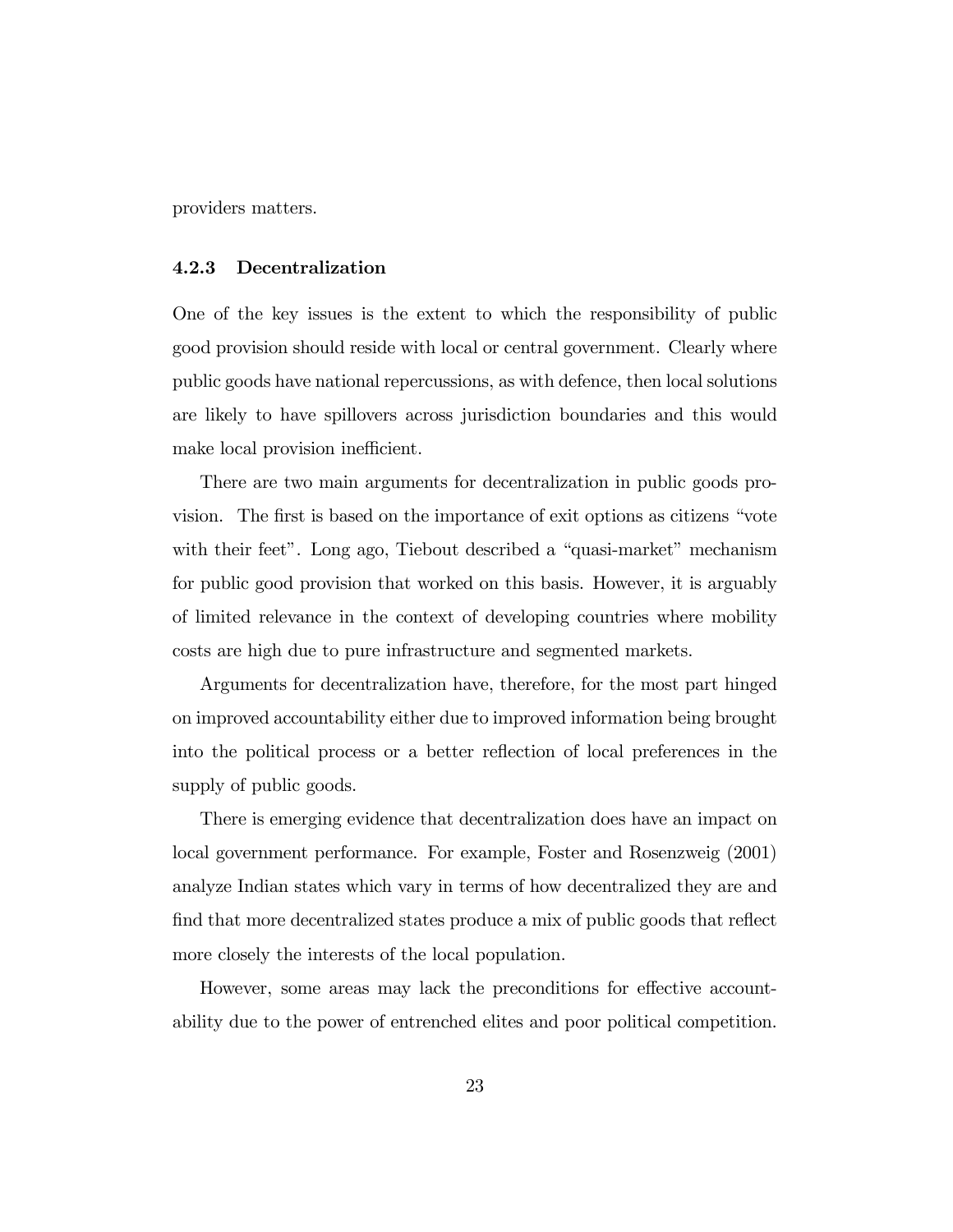If economic and political power is concentrated in the hands of the local elite, then there is a danger of elite capture in decentralized governments.<sup>10</sup> The local elites may not only be indifferent to the general promotion of local public services but even to obstruct it to prevent the empowerment of disadvantaged groups.<sup>11</sup>

#### 4.2.4 The role of competition

Another key organization design issue concerns the role of competition. The well known effect of competition in the context of private goods is that in order to retain existing consumers or attract new ones, an organization has to either cut costs or improve quality. To the extent cutting costs or increasing quality is at the expense of monopoly rents, consumers are better off, even though owners and employees of the organization can be worse off because they lose "a quiet life", to borrow Hicks' phrase. Cutting costs can be at the expense of quality. Competition works best when consumers are well-informed. If this is not the case poor quality organizations can survive for long periods even with competition. To the extent being informed is correlated with being educated or affluent, this may lead to both inefficient and inequitable outcomes. This calls for appropriate regulatory institutions, and legal protection.

Can these arguments in favour of competition for the provision of private goods borrowed in the context of public goods? According to some advocates of school competition and vouchers, such as Hoxby (2001), the answer is yes.

 $10$ See Bardhan and Mookherjee (2000).

 $11$ See Dreze and Sen, 1999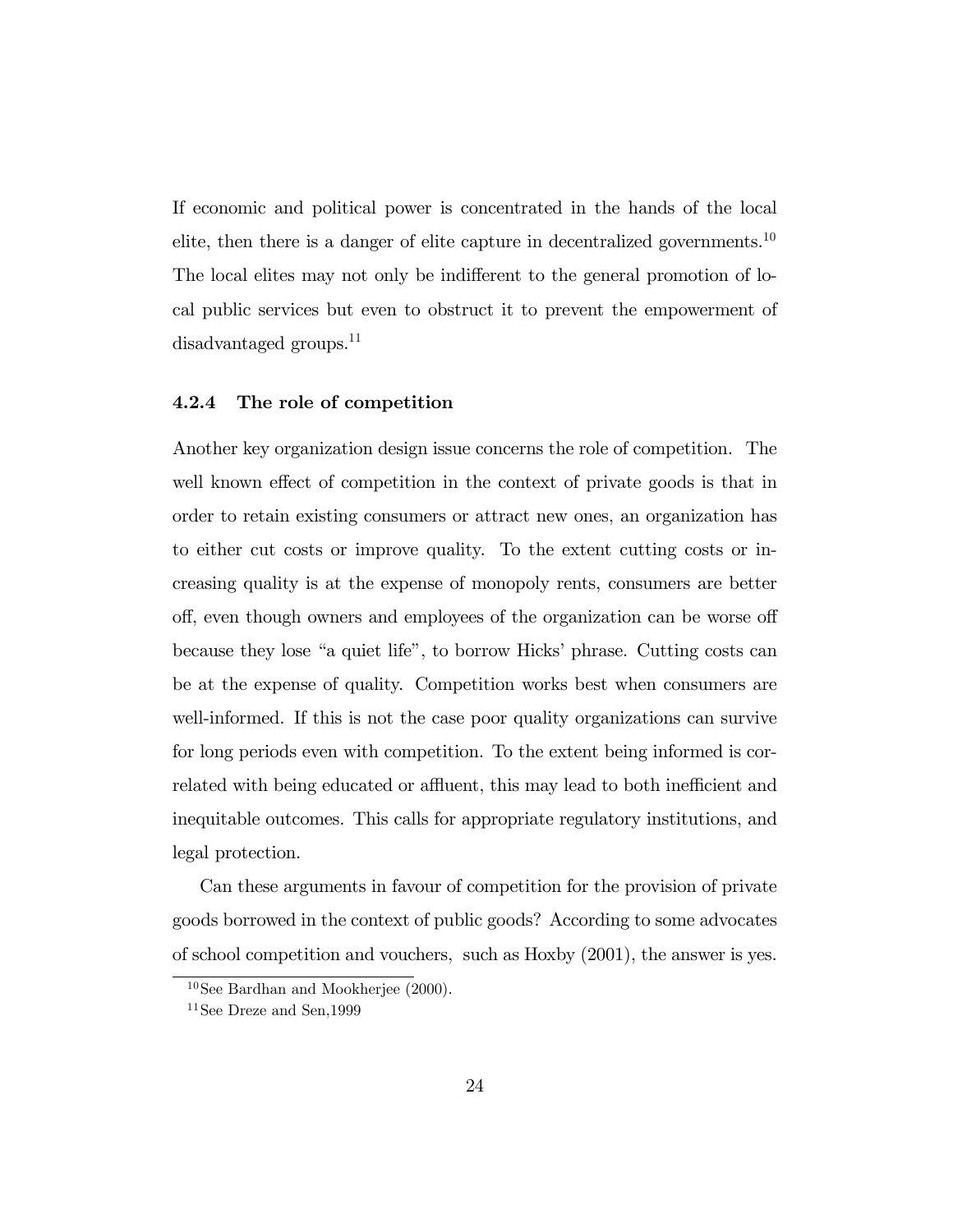Competition from private organizations can induce public organizations to get their act together to hold on to funding and to their clientele  $-$  competition is a "rising tide that raises all boats".<sup>12</sup> Hoxby draws the parallel between this and the effect of entry of Federal Express and DHL into the package-delivery market in the US, which forced the US Postal Service to improve quality, cut costs and offer new products such as Express Mail. Opponents argue that competition will lead to cream-skimming. New schools will attract students from higher income and education groups. As these students leave, taking with them the per-capita government funding, poorer students in old schools will be strictly worse off. However, this is not an argument against competition per se. It merely calls for "smart" vouchers whose value depend on the socio-economic background of the student, so as to make them attractive to new schools.

Also, competition in the context of public goods can take interesting forms. For example, Besley and Ghatak (2003a, b) argue that schools can be viewed as competing by picking different kinds of curriculum and attracting teachers who are most motivated to teach according to that curriculum. One element of the curriculum could, for example, be whether religious instruction is included. Well matched schools can forego incentive pay and rely exclusively on agents' motivation. This explains why some schools (such as Catholic schools) can be more productive by attracting teachers whose mission-preferences are closely aligned with those of the school management. More generally, a decentralized schooling system where missions are developed at the school level will tend to be more productive (as measured in

 $12$ See Hoxby (2001).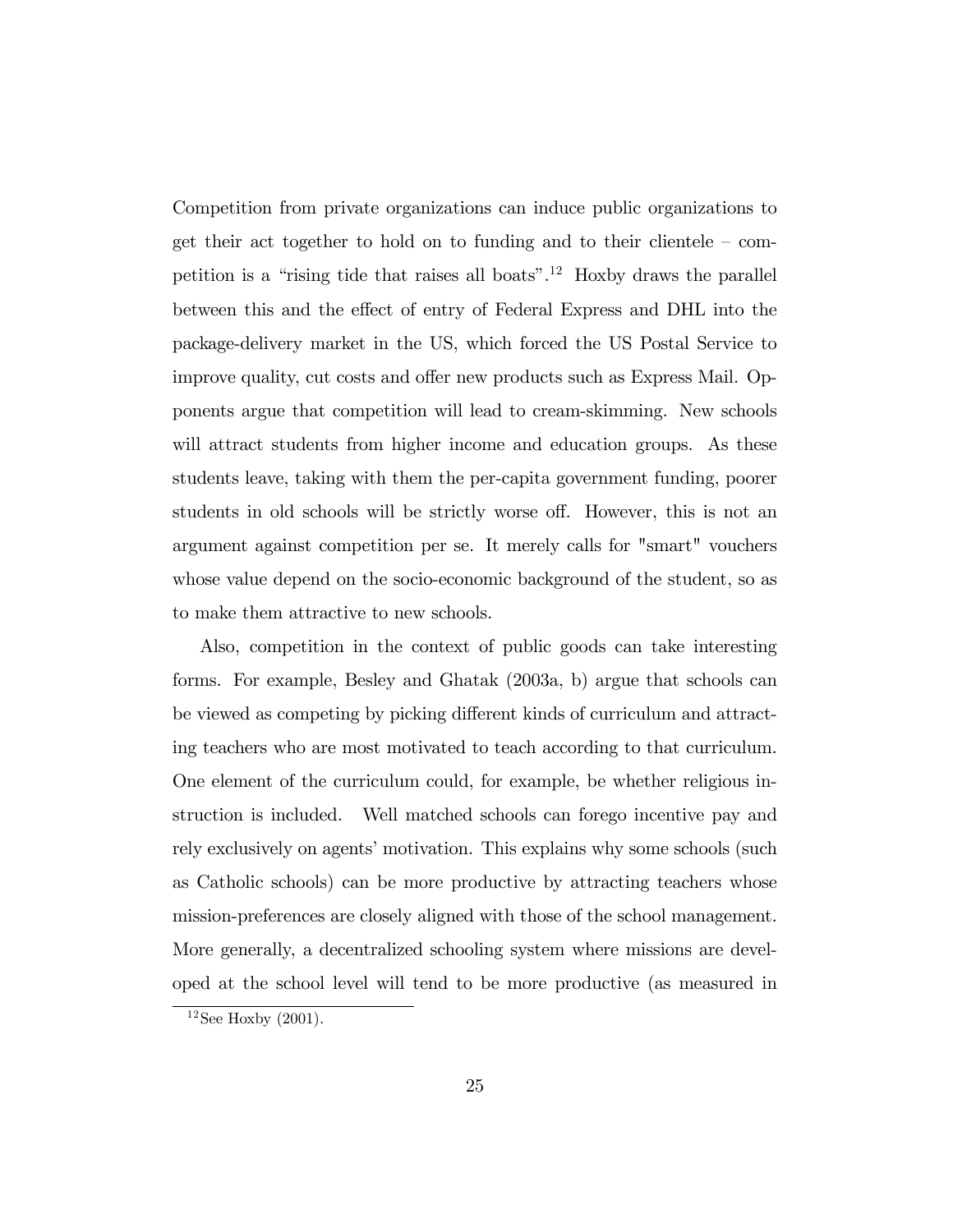our model by equilibrium effort) than a centralized one in which a uniform curriculum (mission) is imposed on schools by government.

### 5 Conclusion

We have argued in this essay that the standard public-private dichotomy is of limited use in thinking about institution-design for public goods provision. The following news that hit the headlines recently highlights this starkly.<sup>13</sup> On July 16, 2004 an illegal thatched roof of a popular private school caught Öre in a small town called Kumbakonam in the southern Indian state of Tamil Nadu. Around ninety young children between the ages of 6 and 11 died. This was a private school but was subsidized by the government. Its popularity, especially among working class parents, came from the fact that local government schools were of poor quality. As part of receiving government aid, the school was supposed to be inspected every three years to see if it met government Öre, health and safety standards. Those inspections were never carried out.

This ghastly tragedy dramatically highlights the need to come out of the private-versus-public or government-versus-market dichotomy in thinking about public goods provision. First, this was a hybrid school: privately owned and run, but receiving government funds. Second, the event underscores the fact that private (or hybrid) schools too need to be regulated  $-\overline{\text{being private}}$ is no guarantee of quality. However, this does not mean that we should get rid of private schools and supply education only through government

 $13$ See Rohde (2004).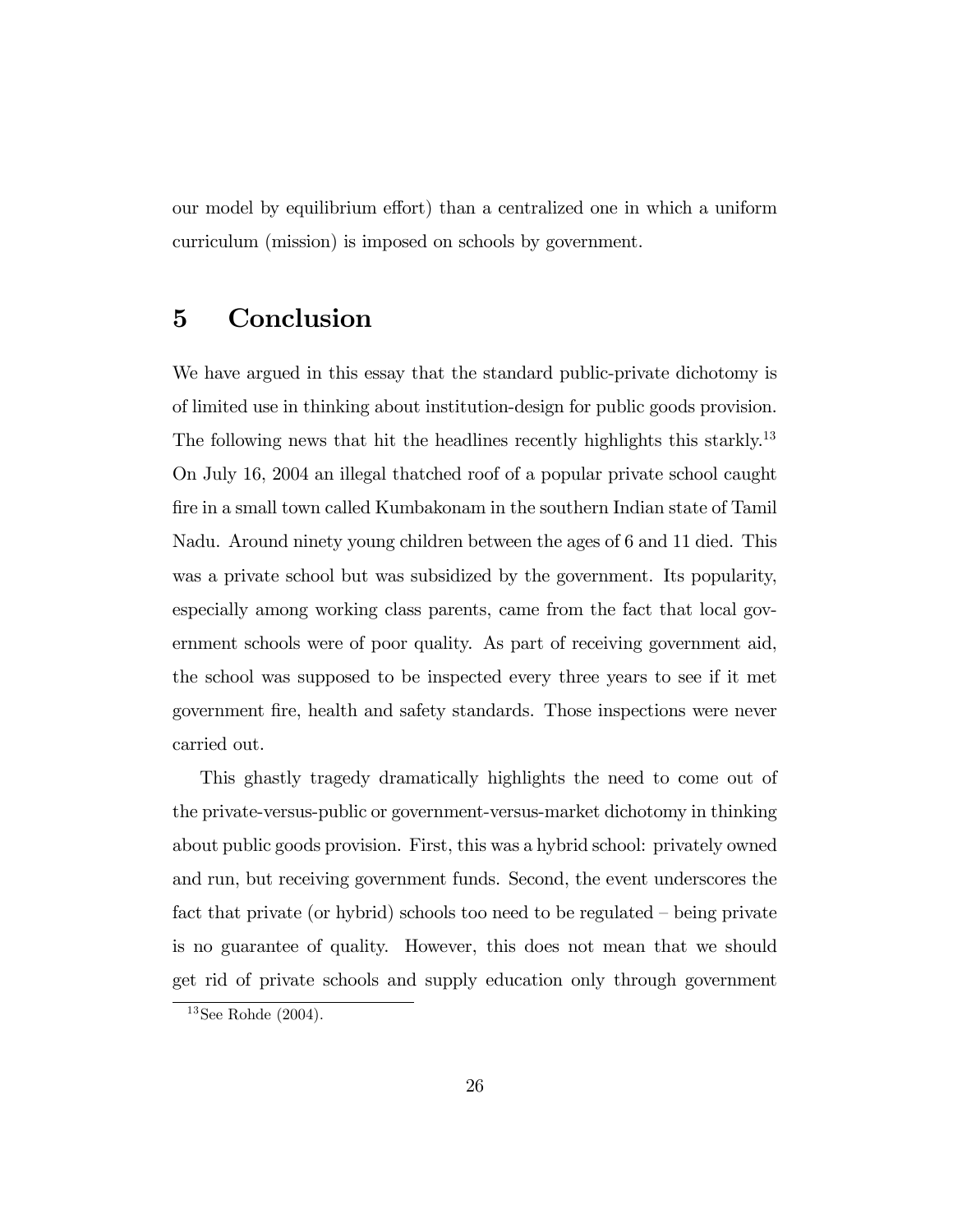schools. There were government schools in this town which the parents of children attending this school could have sent their children to, but chose not to because of poor quality. Also, similar incidents are reported regarding government schools regularly in the media. Finally, a big part of the fault lies with government regulators. If they were doing their jobs, this tragedy could be avoided.

How an organization performs depends on its internal design, the competitive environment it faces, the regulatory environment in that sector, and the overall institutional environment of the economy (flow of information, efficiency of dispute resolution and contract enforcement etc.). These elements are all important. If the regulatory environment is slack then competition is no guarantor of success. However, the case for government monopoly is often weak too.

If a strict regulatory regime enforcing quality and safety standards is present then it is fairly uncontroversial to say that greater choice and greater competition is good. However, the ground reality of developing countries is that regulatory bodies do not do what they are supposed to do, and do everything that they are not supposed to do (e.g., demand bribes, harass Örms as well as workers, consumers). However, even in this environment competition in other forms can act as a discipline device. A competitive media will expose regulatory lapses. A competitive polity will punish underperforming administrations. Competition and choice are ideas that are far too important to be left to champions of unregulated markets. They can and should be used to empower the poor.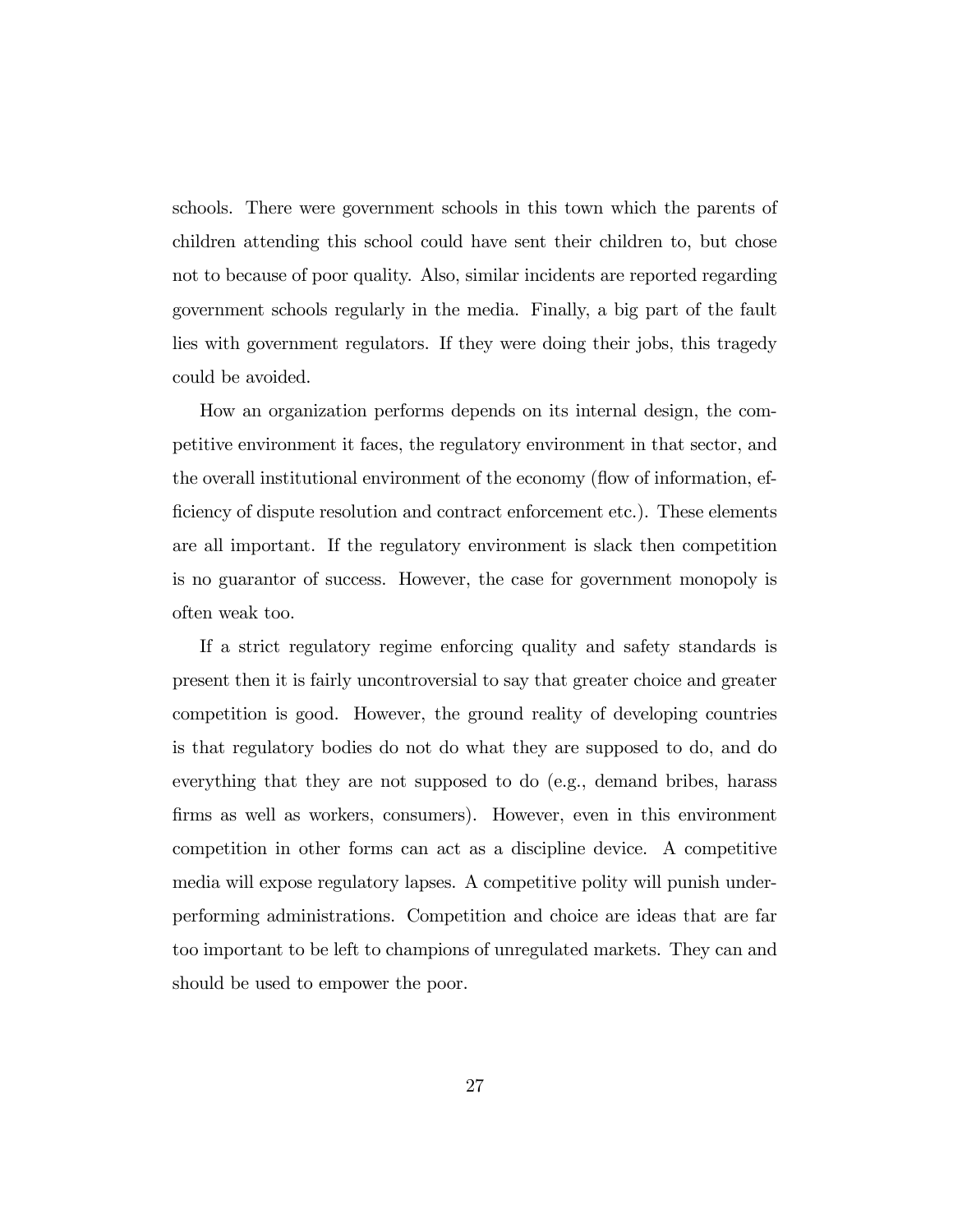# References

- [1] Acemoglu, Daron, Simon Johnson, and James A. Robinson (2001), "The Colonial Origins of Comparative Development: An Empirical Investigation", American Economic Review, 91(5), 1369-1401.
- [2] Banerjee, A., A. Deaton, and E. Duflo  $(2004)$ : "Wealth, health, and health services in rural Rajasthan," American Economic Review (Papers and Proceedings), forthcoming.
- [3] Bardhan, Pranab, (2000), "Irrigation and Cooperation: An Empirical Analysis of 48 Irrigation Communities in South India", *Economic De*velopment and Cultural Change, 48(4), 847-65
- [4] Bardhan, P., M. Ghatak, and A. Karaivanov  $(2002)$ : "Inequality, Market Imperfections, and the Voluntary Provision of Collective Goods", Working Paper, London School of Economics.
- [5] Bardhan, Pranab, and Dilip Mookherjee, (2000), "Capture and Governance at Local and National Levles," American Economic Review, 90 (2), 135-39.
- [6] Bardhan, Pranab, and Christopher Udry, (1999), Development Microeconomics, Oxford: Oxford University Press.
- [7] Basu, Kaushik, (1997), Analytical Development Economics, Cambridge MA: MIT Press.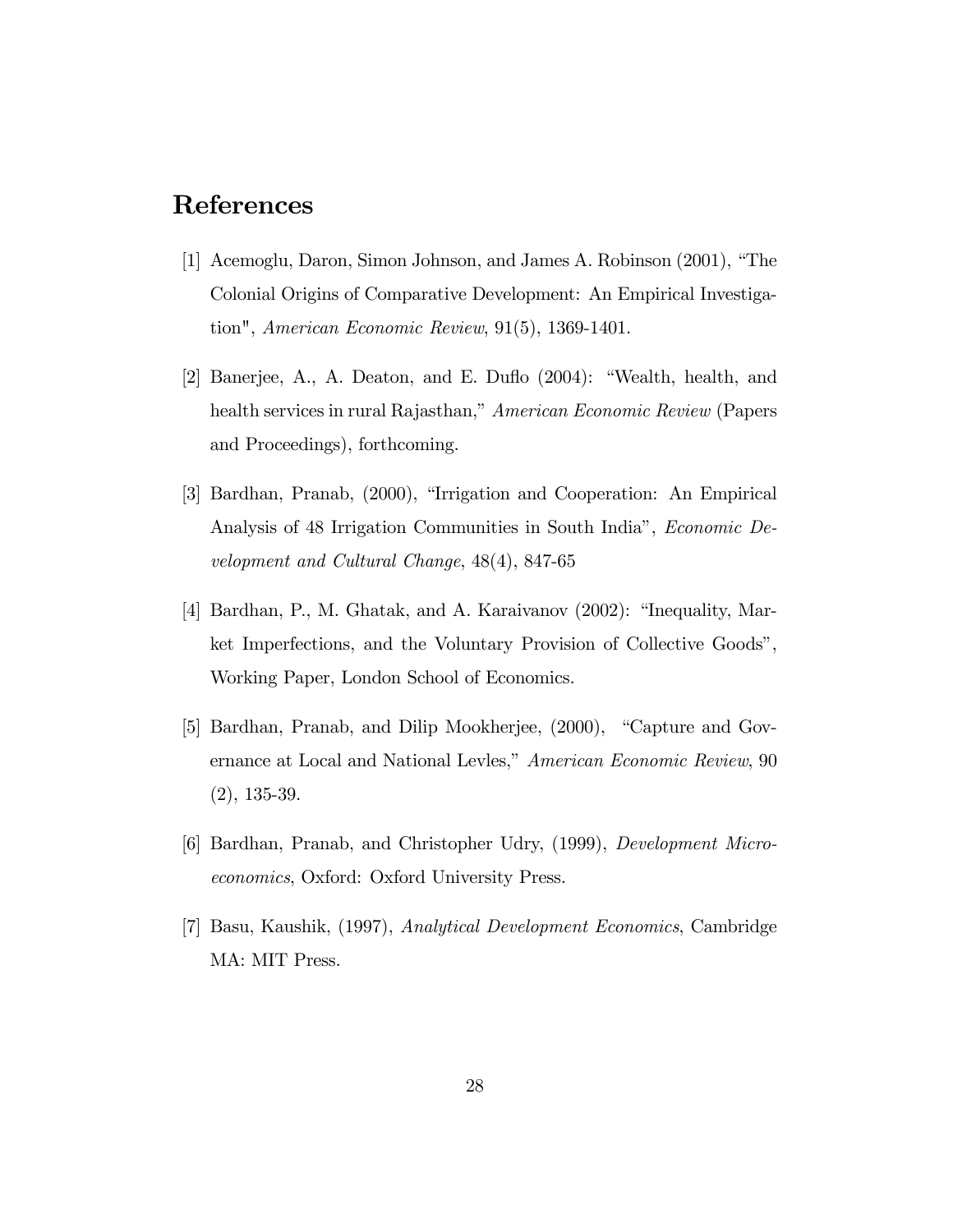- [8] Besley, Timothy, (1995), "Property Rights and Investment Incentives: Theory and Evidence from Ghana," Journal of Political Economy, 103(5), 903-937.
- [9] Besley, Timothy, Rohini Pande, Lupin Rahman and Vijayendra Rao, (2004), "The Politics of Public Good Provision: Evidence from Indian Local Governments," Journal of the European Economics Association,  $2(2-3), 416-426.$
- [10] Besley, Timothy and Robin Burgess, (2002), "The Political Economy of Government Responsiveness: Theory and Evidence," Quarterly Journal of Economics, 117(4), 1415-1451.
- [11] Besley, Timothy and Maitreesh Ghatak (2001): "Government Versus Private Ownership of Public Goods", Quarterly Journal of Economics, 116(4), 1343-72
- $[12]$  Besley, Timothy and Maitreesh Ghatak,  $(2003a)$ , "Incentives, Choice and Accountability in Public Service Provision," Oxford Review of Economic Policy, 19(2), 235-49
- [13] Besley, Timothy and Maitreesh Ghatak, (2003b), "Competition and Incentives with Motivated Agents", Working Paper, LSE.
- [14] Besley, Timothy and John McLaren, (1993), "Taxes and Bribery: The Role of Wage Incentives,"  $Economic\ Journal$ , 103(1), 119-141.
- [15] Chattopadhyay, Raghabendra and Esther Duflo, [2001], "Women as Policy Makers: Evidence from an India-Wide Randomized Policy Experiment," typescript, MIT.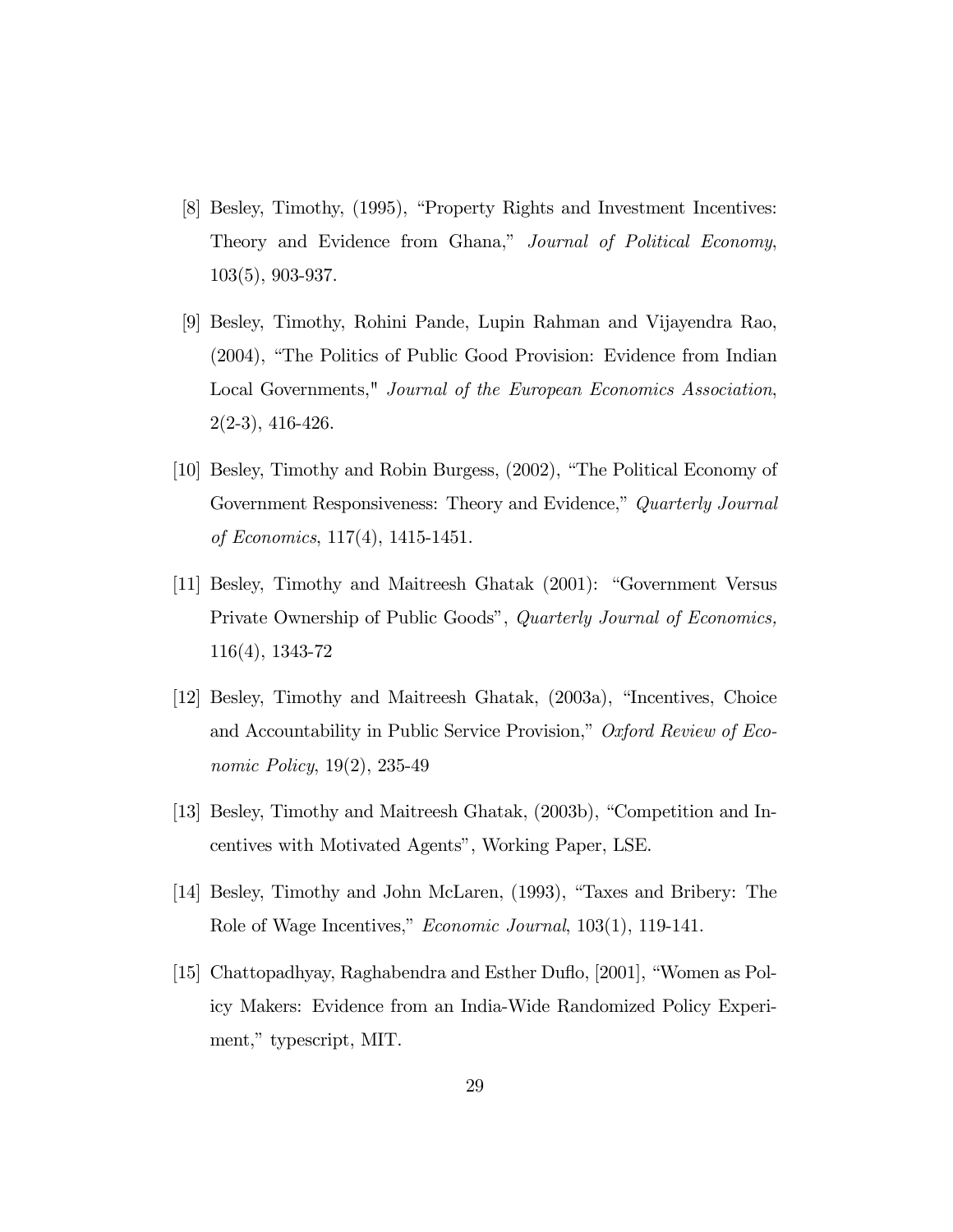- [16] Dayton-Johnson, J. (2000), "The Determinants of Collective Action on the Local Commons: A Model with Evidence from Mexico", Journal of Development Economics, 62(1), 181-208.
- [17] De Soto, Hernando (2000): The Mystery of Capital: Why Capitalism Triumphs in the West and Fails Everywhere Else, New York: Basic Books.
- [18] Dixit, Avinash  $(2002)$ : "Incentives and Organizations in the Public Sector: An Interpretive Review", Journal of Human Resources, 37(4), 696-727.
- [19] Djankov, Simeon, Rafael La Porta, Florencio Lopez-de-Silanes and Andrei Shleifer (2003): "Courts: the Lex Mundi Project", Quarterly Journal of Economics, 118(2), 453-517.
- [20] Dreze, Jean and Amartya Sen (1999): India: Economic Development and Social Opportunity, Oxford University Press.
- [21] Easterly, William,  $(2001)$ : The Elusive Quest for Growth Economists<sup>†</sup> Adventures and Misadventures in the Tropics, The MIT Press
- [22] Farrington, J. and N.C. Saxena (2004): "Protecting and promoting livelihoods in rural India: what role for pensions?", Opinion, February 2004, Overseas Development Institute.
- [23] Fehr, Ernst and Armin Falk (2002): "Psychological Foundations of Incentivesî, European Economic Review, 24 (2-3), 687-724.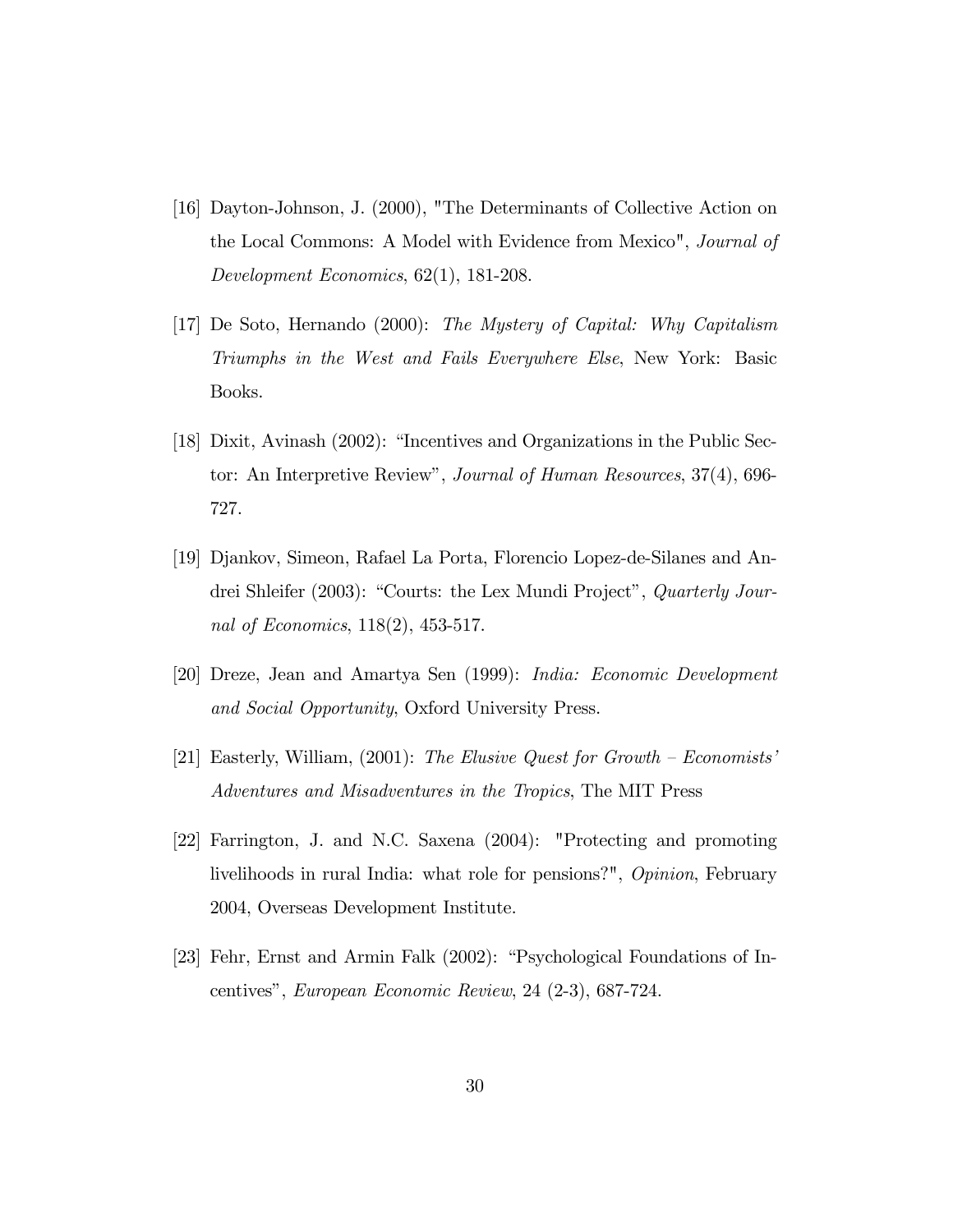- [24] Field, Erica (2003): "Entitled to Work: Urban Property Rights and Labor Supply in Peru", Working Paper, Harvard University.
- [25] Foster, Andrew and Mark Rosenzweig,  $(2001)$ : "Democratization, Decentralization, and the Distribution of Local Public Goods in a Poor Rural Economyî, Working Paper, Brown University and University of Pennsylvania.
- [26] Francois, Patrick, (2000): "Public Service Motivation as an Argument for Government Provision" Journal of Public Economics, 78, 275-299.
- [27] Glaeser, Edward and Andrei Shleifer (2001): "Not-for-Profit Entrepreneurs", Journal of Public Economics, 81(1): 99-115.
- [28] Glaeser, Edward and Andrei Shleifer (2002): "Legal Origins", *Quarterly* Journal of Economics, 117(4), 1193-1230.
- [29] Grossman, Sanford and Oliver Hart, (1986): "The Costs and Benefits of Ownership: A Theory of Vertical and Lateral Integrationî, Journal of Political Economy, 94(4), 691-719.
- [30] Hart, Oliver, (1995): Firms, Contracts and Financial Structure, Oxford: Oxford University Press.
- [31] Hart, Oliver, Andrei Shleifer, and Robert Vishny (1997): "The Proper Scope of Government : Theory and an Application to Prisons",  $Quar$ terly Journal of Economics, 112 (4), 1119-1158.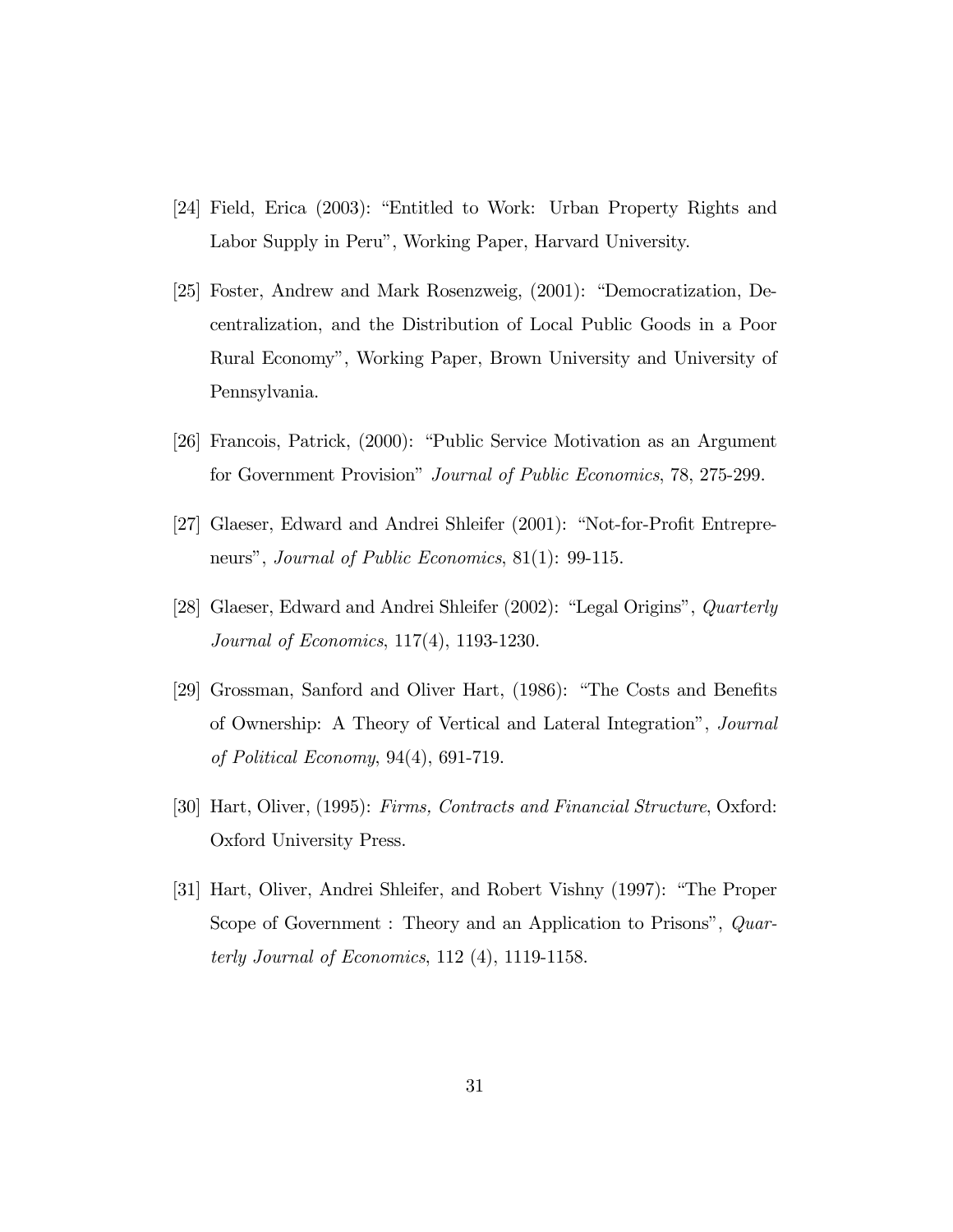- [32] Holmstrom, Bengt, and Paul Milgrom (1991): Multi-task Principal-Agent Analysis: Incentive Contracts, Asset Ownership, and Job Designî Journal of Law, Economics and Organization, 7 (Special Issue), 24-52.
- [33] Hoxby, C.M. (2001). "Rising Tide", Education Next, Winter.
- [34] Iyer, Lakshmi, (2003), "The Long-term Impact of Colonial Rule: Evidence from India." typescript, MIT.
- [35] Kremer, M., K. Muralidharan, N. Chaudhury, J. Hammer, and H. Rogers (2004): "Teacher Absence in India", Working Paper, The World Bank and Harvard University.
- [36] LeGrand, Julian, (2003), From Knight to Knave, From Pawn to Queen, Oxford: Oxford University Press.
- [37] McMillan, John and Christopher Woodruff, (2002), "The Central Role of Entrepreneurs in Transition Economies," Journal of Economic Perspectives, Summer, 16(3), 153-170.
- [38] Miguel, Edward. and Mary Kay Gugerty, (2002): "Ethnic Diversity, Social Sanctions, and Public Goods in Kenya", Working Paper, Department of Economics, University of California, Berkeley.
- [39] Persson, Torsten and Guido Tabellini, (1999), "The Size and Scope of Government: Comparative Politics with Rational Politicians," European Economic Review, 43(1), 699-735.
- [40] Persson, Torsten and Guido Tabellini, (2002): The Economic Effect of Constitutions: What do the Data Say? MIT Press, 2003.